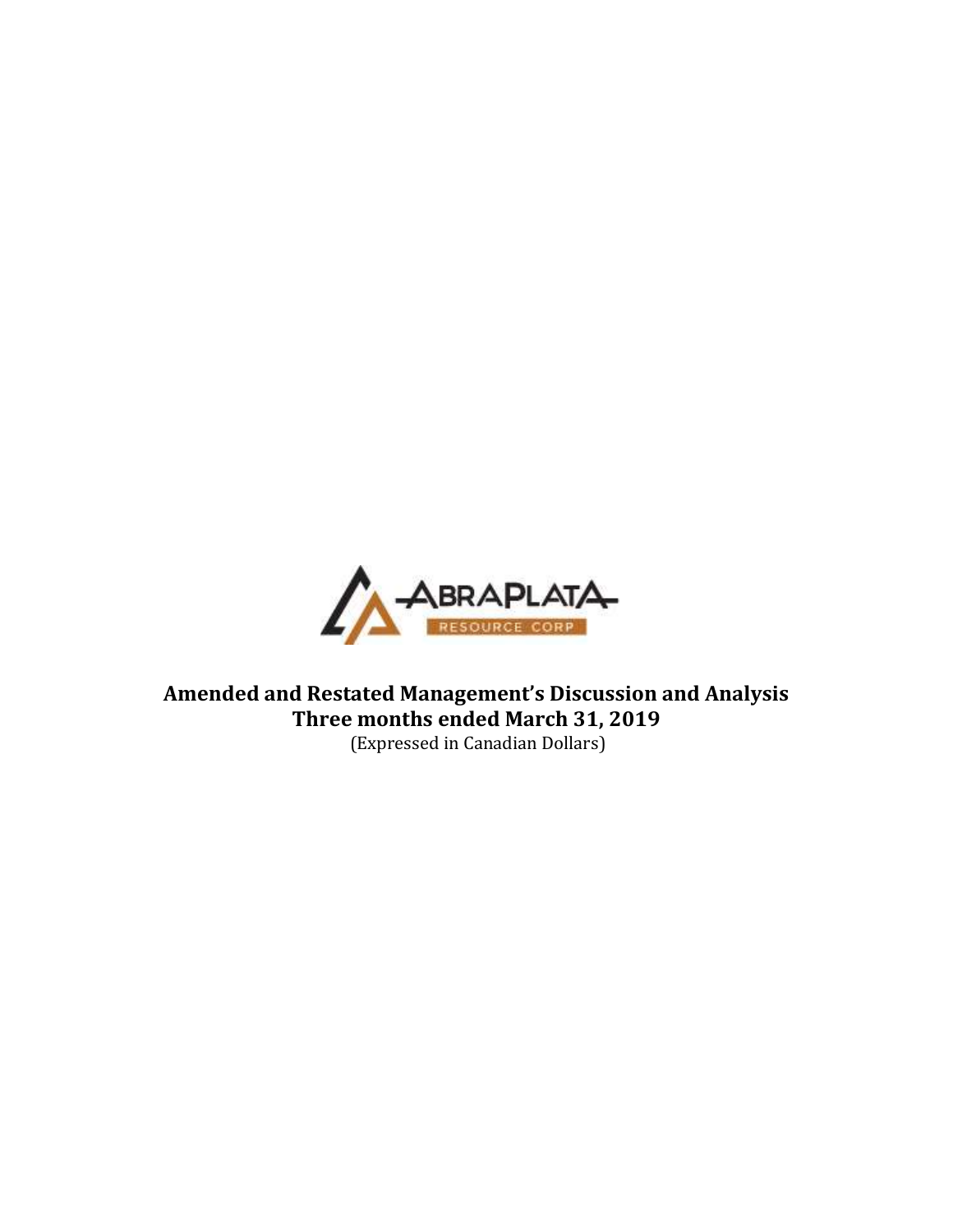## **ABRAPLATA RESOURCE CORP. Amended and Restated Management's Discussion and Analysis Three months ended March 31, 2019** *(In Canadian Dollars unless otherwise stated)*

*This Amended and Restated Management's Discussion and Analysis ("MD&A") of AbraPlata Resource Corp. should be read in conjunction with the Company's amended and restated consolidated interim financial statements and related notes for the three months ended March 31, 2019. All dollar amounts included in this MD&A are expressed in Canadian Dollars unless otherwise noted. The information contained within this MD&A is current to May 30, 2019.*

# **1. OVERVIEW**

AbraPlata Resource Corp. (formerly Angel Bioventures Inc.) (the "Company" or "AbraPlata") was incorporated on August 31, 1993 under the Alberta Business Corporations Act. On September 30, 2015, the Company's incorporation jurisdiction was moved to British Columbia. The Company's registered office is located at Suite 303, 750 West Pender Street, Vancouver, BC, V6C 2T7. The Company changed its name to Angel Bioventures Inc. on August 28, 2013. On March 23, 2017, the Company changed its name to AbraPlata Resource Corp.

On September 16, 2016, the Company signed a binding Letter of Intent ("LOI") with Huayra Minerals Corporation ("Huayra"). The LOI sets out the key terms of the proposed acquisition by the Company of 100% of the issued and outstanding securities of Huayra.

Huayra is a mineral exploration and development company engaged in the acquisition, exploration and development of mineral resource properties in Argentina. Huayra has an agreement (the "SSRM Agreement") with SSR Mining Inc. ("SSRM") to acquire an indirect 100% interest in the Diablillos and Aguas Perdidas (previously known as "M-18") properties in Salta and Chubut Provinces, Argentina. Huayra also has rights in the Cerro Amarillo project in the Province of Mendoza, Argentina.

On November 15, 2016, the Company and its wholly-owned subsidiary, 1096494 BC Ltd., entered into a definitive merger agreement (the "Merger Agreement") with Huayra. As per the terms of the Merger Agreement, Huayra and 1096494 BC Ltd. amalgamated (the "Amalgamation") and the amalgamated company became a wholly-owned subsidiary of the Company. Pursuant to the Amalgamation, the Company acquired all of the issued and outstanding Class A common shares of Huayra in exchange for a like number of common shares of the Company. The Amalgamation was an arm's length transaction and constituted a "reverse takeover" pursuant to the policies of the TSX Venture Exchange (the "Exchange"). Pursuant to the terms of the Merger Agreement, the Company undertook a concurrent financing of \$2,863,099 to meet the initial listing requirements of the Exchange (the "Concurrent Financing").

The Amalgamation became effective on April 24, 2017. In this regard, the Company entered into an agreement with SSRM providing for the Company's assumption of all of Huayra's obligations under the SSRM Agreement. Such obligations include, but are not limited to, SSRM's right under the SSRM Agreement to: (i) a free carried equity interest in the Company until the completion of a public offering of US\$5,000,000 or more (the "Anti-Dilution Right"); (ii) participate in future equity financings to maintain its ownership level in the Company for as long as SSRM continues to hold more than ten percent of the then issued and outstanding shares of the Company on a non- diluted basis; (iii) receive cash payments of approximately US\$1,500,000 over the first two years and US\$12,500,000 over the following three to five years; and (iv) a 1% net smelter returns royalty on production from each of the properties.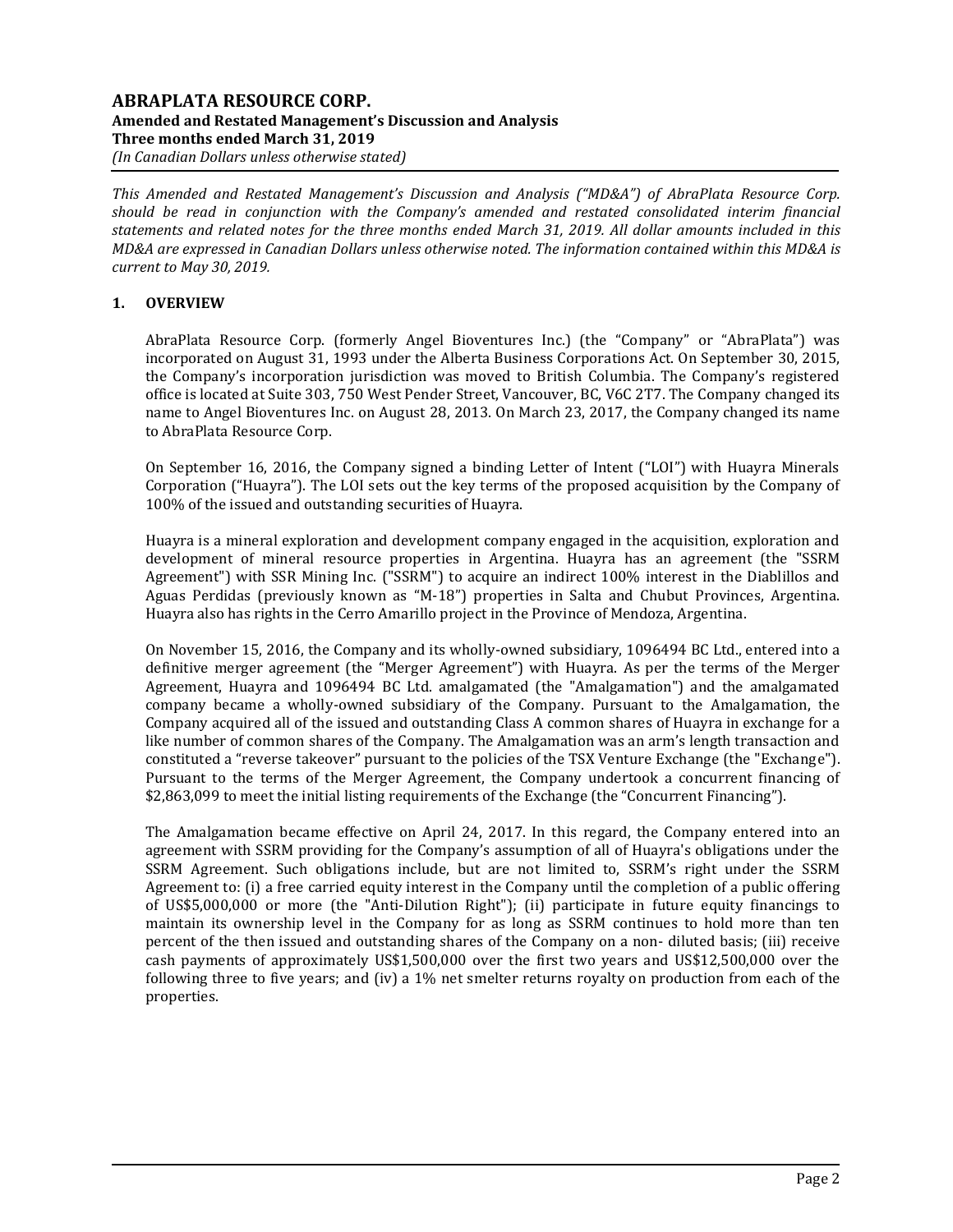## **2. EXPLORATION AND EVALUATION**

#### **Diablillos Project**

The Diablillos project covers an area of 79km<sup>2</sup> in the Salta Province of northwestern Argentina and hosts epithermal precious metal mineralization in a number of mineral occurrences. The main deposit is known as Oculto, and this Ag-Au deposit is surrounded by various satellite occurrences including the Fantasma Ag-rich zone. To the north of Oculto lies the Cerro Viejo – Cerro Blanco Cu-Au mineralized zone and its related Northern Arc of Au-rich occurrences.

The Diablillos project was acquired by the Company from SSRM in 2016. Until February 2018 SSRM retained 19.9% of the equity in the Company. Pursuant to the Anti-Dilution Right, previously whenever the Company issued common shares to third parties, it was obliged to issue additional common shares to SSRM, without payment, sufficient for SSRM to maintain a 19.9% equity interest in the capital of the Company. SSRM retains an equity participation right under the SSR Agreement which entitles SSRM to participate in future transactions in which the Company issues equity securities for cash or non-cash consideration.

The Diablillos project lies within the border zone between the Province of Salta and the Province of Catamarca. For many years, the definitive border line between Salta and Catamarca has been in dispute and the Diablillos project falls within territory claimed by both provinces. In 1984, the government of Salta granted mineral rights to the Diablillos project to one of the Company's predecessors-in-title. In the early 2000s, the government of Catamarca granted overlapping mineral rights in the same area, to a third party, thereby creating the potential for conflicting titles pending the resolution of the border dispute, a matter falling within the jurisdiction of the federal government under the Constitution of Argentina. Additional details respecting the provincial border dispute and the potentially conflicting titles to the Diablillos project can be found in the Company's Filing Statement dated March 1, 2017, a copy of which is filed under the Company's profile on SEDAR [\(www.sedar.com\)](http://www.sedar.com/).

The Company has reached an agreement with the shareholders of Minera Cerro Bayo SA ("Cerro Bayo"), the owner of the conflicting mineral rights granted by the government of Catamarca, to acquire a 100% equity interest in Cerro Bayo, thereby indirectly acquiring ownership and control of the conflicting mineral interests. As consideration, the Company will pay US\$ 3,325,000 in cash and issue 500,000 common shares of the Company to the shareholders of Cerro Bayo in instalments over a five-year period.

## **Diablillos – Oculto Main Mineralized Zone**

The Oculto deposit, contains the majority of the Indicated Resources known from the project which, as recently estimated by Roscoe Postle Associates Inc ("RPA"), amount to 27.1 million tonnes at a grade of 93.1 g/t Ag and 0.84 g/t Au and containing 80.9 million oz Ag and 732k oz Au (i.e., 136 million oz AgEq or 1.8 million oz AuEq). AbraPlata completed a Preliminary Economic Assessment ("PEA") in March 2018.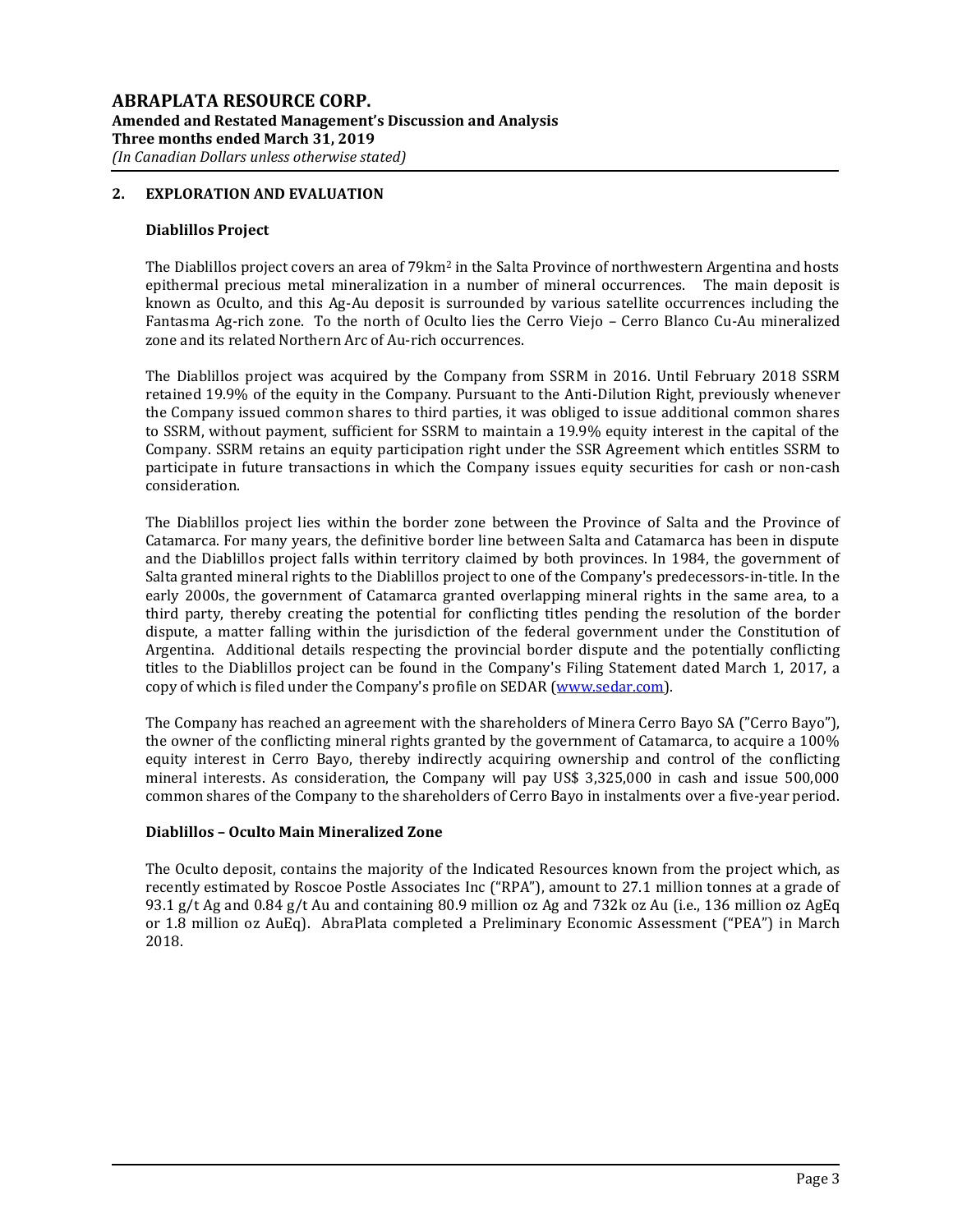## **Diablillos - Oculto Gold-Rich Zone**

A recent review of the geology and drill core by AbraPlata's consultant geologist has resulted in a new interpretation of the extent and grade of the Au-dominant mineralization in the basement rocks of the Oculto deposit. The higher grades and large width of this zone highlights the considerable potential for delineating additional Au-rich mineral resources in Oculto and the Company plans to drill additional holes into this zone (the "High Grade Gold Zone") in the near future.

The High Grade Gold Zone is centered on drill hole DDH-97-007A which intersected 2.7g/t Au and 15.6g/t Ag over 108m (from 197.2 meters down the hole), including 16.7g/t Au & 39.2g/t Ag over 10.6m (from 210 meters to 220.6 meters) in which a single sample returned 90.7g/t Au over 1.1 meters. The Au-rich zone measures approximately 600 meters by 50 meters and lies both within the "regolith" breccia and below it in the basement, which has not been extensively drill tested. Furthermore, the zone is coincident with the recently identified structure that controls both the geometry and overall NE-SW trend of the Oculto deposit as a whole.

Metal zonation within the mineralized zones at Oculto ranges from Au (or Au-Cu) in the feeder veins in the basement rocks to Au-Ag and then Ag-Au in the bulk of the disseminated body hosted by the overlying volcanics to Ag-only higher up in the sequence. It is also clear from mapping outcrop and road cut and/or drill pad exposures that there is a strong structural control on mineralization and associated alteration, and that most of these control structures trend NE-SW and have near vertical dips. Both gold and silver mineralization appear to expand spatially where the steeply dipping structures intersect the basement/volcanic contact. In some cases, this expansion is also coextensive with a "regolith" conglomerate on the basement contact. However, this regolith blanket appears to be dramatically thickened in a NE-SW trending trough and is coincident with the dominant controlling structure and where this intersects the basement contact. It is possible that the regolith conglomerate is actually a misinterpretation of a hydrothermal breccia at the contact of the basement and steeply dipping control structures. In any case, this zone has a strong influence on the enhancement of mineralization both spatially and with respect to better gold grades.

## **Diablillos - Preliminary Economic Assessment**

A Preliminary Economic Assessment was completed and the conclusions published in a news release dated March 2, 2018. This was followed by a Technical Report which was filed on SEDAR on April 16, 2018. The Report is entitled "Technical Report on the Diablillos Project, Salta Province" and was authored by independent Qualified Persons at Roscoe Postle Associates Inc. and prepared in accordance with National Instrument 43-101.

Given the positive economic results presented in the report, RPA recommends that the project be advanced to the next stage of engineering study and permitting. The Report proposes that open pit mining be carried out by contractor as a conventional truck and shovel operation on two pits at Diablillos, the larger Oculto pit and the smaller Fantasma open cut. A conventional silver processing plant, incorporating crushing, grinding, agitated vat leaching, and precipitation of the precious metals by Merrill-Crowe, has a design throughput of 6000 tonne per day.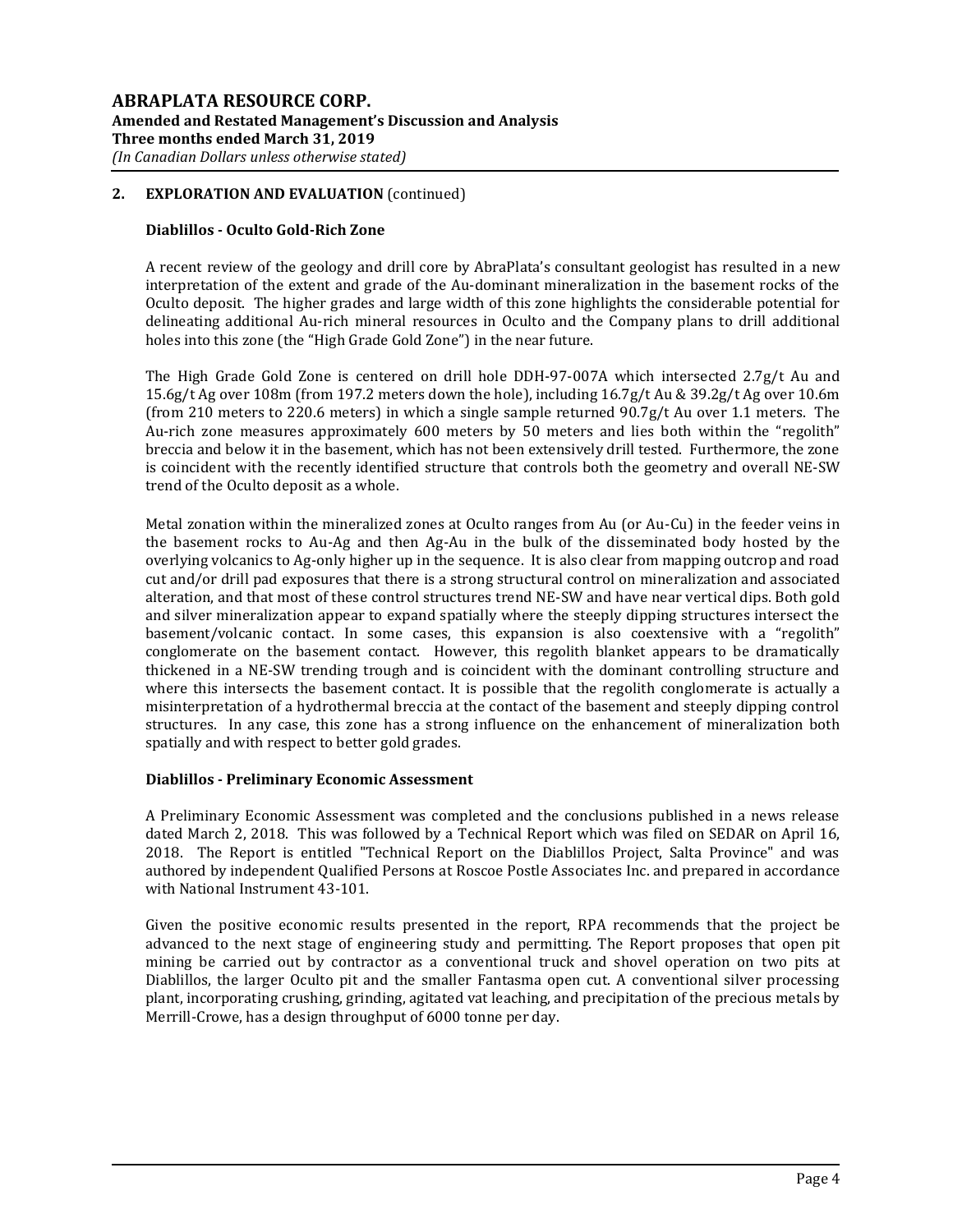The Project achieves an undiscounted pre-tax cash flow of US\$639 million (after-tax cash flow of US\$391 million) over mine life, and an after-tax Net Present Value ("NPV") at a 7.5% discount rate of US\$212 million assuming US\$20 per ounce silver and US\$1,300 per ounce of gold. The after-tax Internal Rate of Return ("IRR") is 30.2%, and the project achieves a simple payback after 3.1 years of production.

The project is expected to have a mine life of eight years after a preproduction period of 18 months and is estimated to produce  $9.8$  million silver-equivalent<sup>1</sup> ounces per year at an average All-in Sustaining Cost of US\$7.52 per silver-equivalent ounce. Initial Capital has been estimated at US\$293 million.

While the Diablillos project already has a substantial mineral resource due to 87,711 meters of historical drilling, the Report acknowledges that additional exploration potential exists in many localities at Diablillos. AbraPlata is currently evaluating drilling campaigns at the following locations:

- In-pit drilling of resources within the Oculto pit, as some areas are categorized as waste due to insufficient drill density;
- Definition drilling of near-surface silver and gold mineralization at the Fantasma, Laderos, and Alpaca satellite deposits to the main Oculto deposits;
- Drilling of the high-grade gold zone beneath the current pit shell at Oculto; and
- Further definition of the high-grade silver zone ("Enriched Silver Zone") by increasing the resolution of existing wire frame models through relogging of existing holes and augmenting the drilling where necessary.

The High-Grade Gold Zone and the Enriched Silver Zone are of particular interest as they have the possibility of significantly impacting the growth potential of the resources that will be considered for the PFS. In particular, the Enriched Silver Zone lies approximately 100 meters below the surface and has an altitude that mimics the surface topography. Given that ground water levels in most drill holes are generally encountered at depths of about 100 meters, the Enriched Silver Zone, which is defined by a >300g/t Ag grade shell, is being interpreted as a potential supergene zone with obvious implication for ongoing exploration. Furthermore, the Enriched Silver Zone significantly impacts the production profile in the PEA because this zone is mined in Years 2 and 4. With respect to the High-Grade Gold Zone, it is located in the lower part of the Oculto deposit, largely in the basement, and centered on drill hole DDH-97-007A as described above.

The High-Grade Gold Zone comprises at least two, sub parallel, gold-rich zones measuring over 600 meters in length and, in places, over 50 meters in width, and is coincident with the recently identified structures that controls both the geometry and overall NE-SW trend of the Oculto deposit as a whole. Because mineralization at Diablillos is of a high sulphidation epithermal nature, the high-grade gold rich zone can be expected to persist to considerable depths.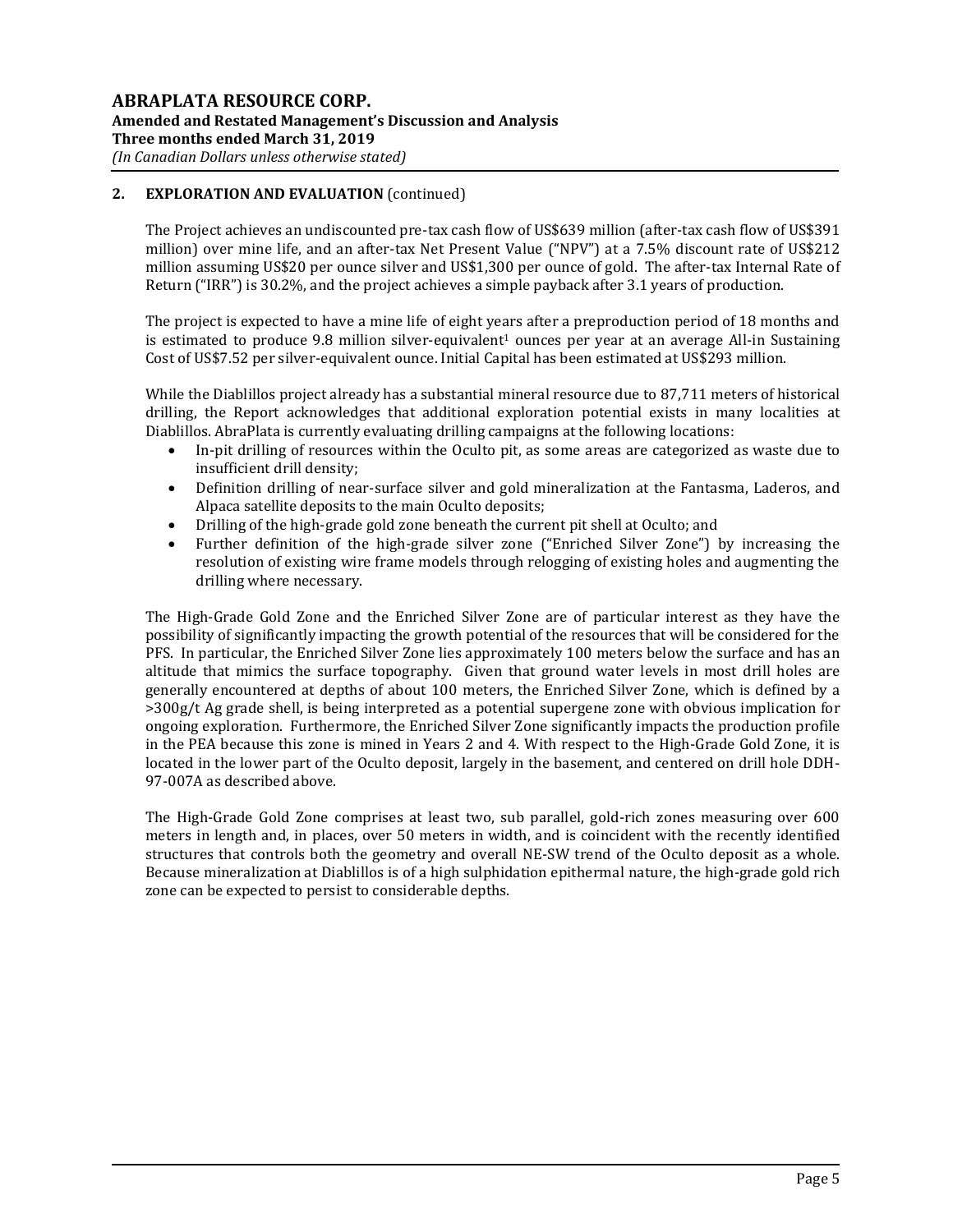#### **Diablillos - Fantasma Zone**

The Fantasma Zone is one of a number of mineral occurrences on the project and lies approximately 800 meters west of the Oculto Deposit. Silver-rich mineralization at Fantasma outcrops at surface beneath a thin veneer of alluvium and was identified by SSRM in 2012 from sampling done in five trenches over the Fantasma area. SSRM followed up with three diamond drill holes angled at 60° and intersected mineralization in all three holes.

Between June and September 2017, AbraPlata drilled 3,048 meters in 27 drill holes at Fantasma.

The mineralization at Fantasma appears to be confined to two gently dipping, stacked layers some 20 meters and 10 meters in thickness respectively as indicated by hole DDH-12-126 which intersected 24.1 meters @ 117.6g/t Ag in the upper zone and 11.7 meters @ 185.6g/t Ag in the lower zone. AbraPlata's hole DDH-17-128, which was drilled vertically and intersected mineralization grading 98.3g/t Ag over 52.0 meters, indicates that the two stacked layers may be merging to the west.

## **Diablillos - Growth Potential in the Northern Arc**

Several mineral occurrences located in an arc from Cerro Viejo through to Corderos have been identified to likely contain satellite gold resources that maybe mined in advance of or in conjunction with the Oculto Deposit. All of these prospects - Cerro Viejo, Cerro del Medio, Morro Eco, Pedernales and Corderos - are part of a structural array dominated by ENE and NW structures that dip 70-80 degrees north. The ENE structures are invariably thicker with better breccia development.

Cerro Viejo has good potential for a large-scale low-grade gold orebody in porphyry style stockwork and hydrothermal breccia styles, and the large breccia pipe immediately SE of Cerro del Medio Oeste is an attractive target that has not been drill tested. The Cerro del Medio Oeste prospect is a WNW trending zone of crackle breccia hosted entirely within megacrystic granite. Alteration is generally silica dominant near the core of the structure fading out to alunite dominant near the margins of the crackle breccia. The main WNW structure has a number of NE trending splays that appear to be tension veins. This suggests sinistral strain at the time of mineralisation. As a result, W or WSW deviations or splays in structures of this orientation are likely to be dilatational and best mineralised.

In the Pedernales Sur prospect the mineralization in the wider area follows a NW trending structure and individual prospects are generally ENE to ESE splays off the main NW trend. The prospect itself occurs where the NW trending structure crosses the Pedernales Fault and hence into Andesitic volcanic host rocks. The Trucha prospect appears to be a small zone of strong alunite-silica alteration in a vaguely bedded lithic tuff. More systematic sampling is justified at this prospect as it is for Suri and Pedernales Norte prospects that appear to have similar styles of stratigraphically controlled mineralization.

The Corderos prospect is a linear, structurally controlled hydrothermal breccia with a near vertical dip. This structure has been poorly tested by previous drilling, however a small number of intercepts have returned high gold grades. Better targeted drilling could outline a significant high-grade resource in this structure. There is a NNE trending zone immediately north of the main target that probably warrants a few exploratory holes as well.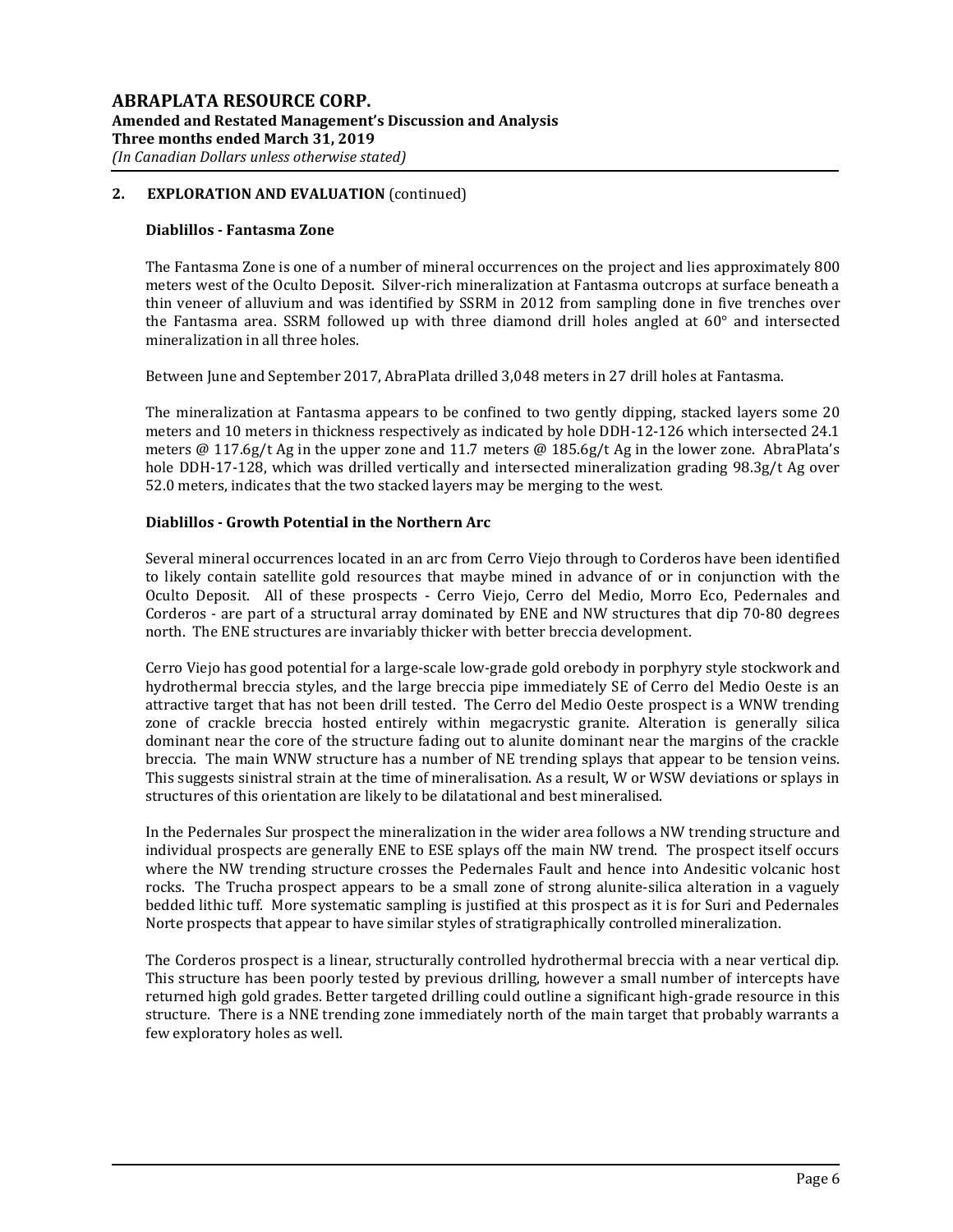The Vicuña prospect is a good example of how structures behave in all three significant rock groups: basement; andesitic volcanic and volcaniclastic sediments. In the basement, the Vicuña structure is a well-defined hydrothermal breccia with a narrow halo of strong silica-alunite alteration. In the andesitic volcanics, the central structure is similar, except that it is enclosed by an extensive volume of grey argillic alteration. In the volcaniclastic host, the Vicuña structure feathers out into a series of fracture zones and crackle breccias with minor jarosite/alunite infill, intense silica-alunite alteration spreads out into the permeable volcaniclastic sediments for +100 meters either side of the structure. A number of high grade gold intercepts from previous drilling (2012) suggest that a significant resource could be defined in the central structure with additional drilling.

The extensive area of silica-alunite alteration in the volcaniclastic rocks adjacent to the structure suggests the possibility of a large volume of ore with an attractive strip ratio. Additional rockchip sampling is required to assess the grade of this style of mineralization.

## **Diablillos -Newly Identified Breccia Zones**

The most recent geological mapping undertaken by the Company's consulting geologist has identified new hydrothermal breccia zones and extended those that already known. The presence of these hydrothermal breccia zones opens up the potential for additional high-grade gold mineralization in the basement lithologies both below, as well as lateral to, the currently defined Oculto silver-gold deposit in the overlying volcanics. It also begs the question of whether Diablillos will ultimately prove to be a primary silver deposit with gold roots or a gold deposit with a silver cap. In order to answer this question, the Company will need to conduct additional drilling.

The newly identified group of breccias lies immediately east of the main Oculto deposit and includes the Nebulosa, Concepcion, and Enigmatica breccia zones. These breccias have identical style and alteration to the breccias that host high grade gold mineralization in the basement beneath the Oculto deposit as well as to a surface analogue occurrence directly to the south of Oculto. The breccias have surface expressions and internal textures that indicate that they are structurally controlled, planar to lenticular bodies up to 40 meters wide and 500 meters long.

## **Diablillos – Applicability of Underground Mining Methods**

The Company has conducted a review of historical drill data to determine if higher grade silver and gold zones could potentially be exploited using underground mining methods. An underground mining approach could entail significantly less initial capital than the large open pit approach contemplated in the Company's 2018 PEA on the Diablillos project. The review follows the identification by the Company's consulting geologist that high grade mineralized cores are strongly correlated with steeply dipping, tabular hydrothermal breccia bodies in the main Oculto deposit. More specifically, mineralization appears to be controlled by NW- and NE-trending structures along which tabular zones of hydrothermal breccia have been developed that, in turn, host the high-grade mineralization.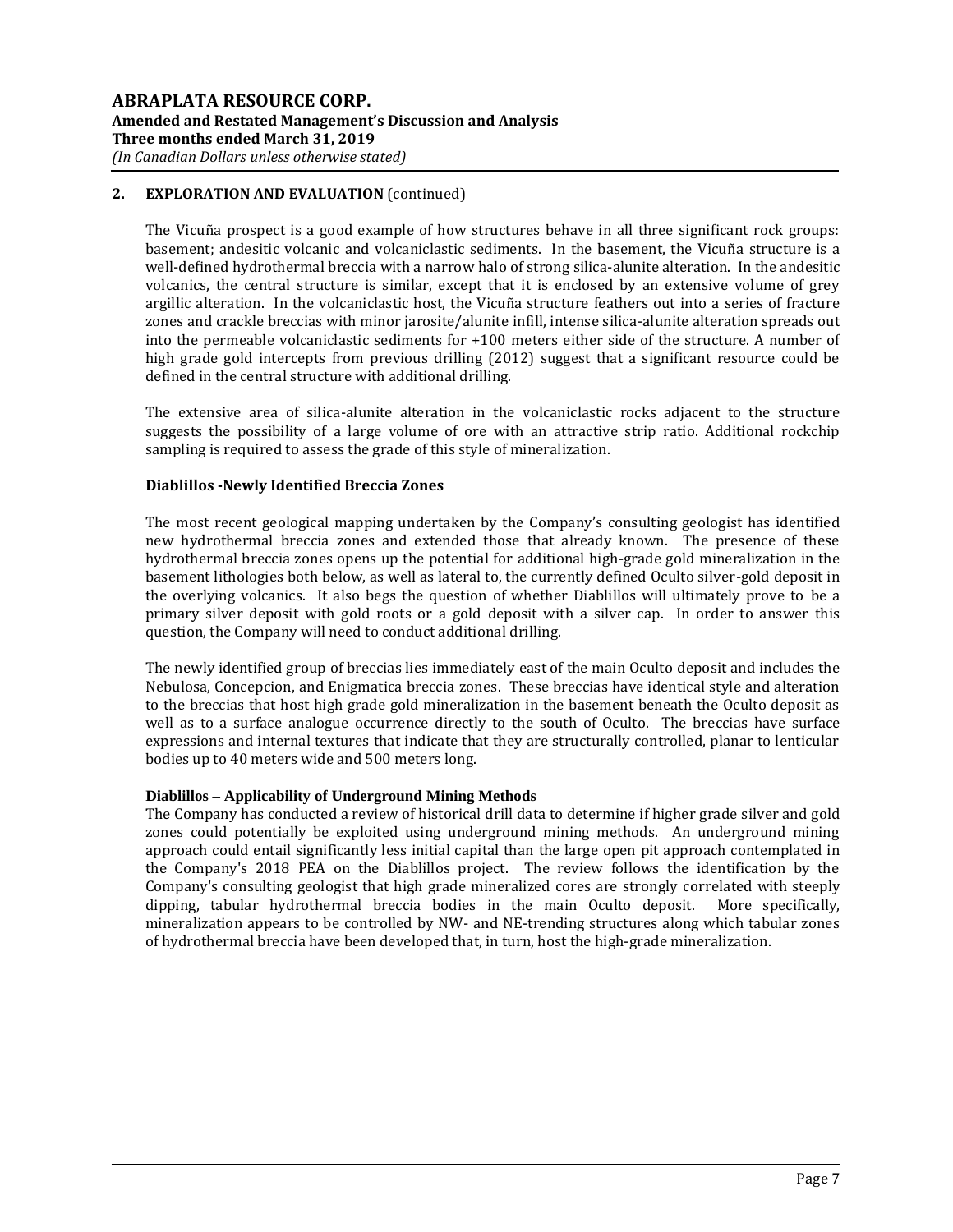To date, six specific breccia zones have been identified at Oculto: Main Breccia Zone; Cross Breccia Zone; East Breccia Zone; West Breccia Zone; NW Breccia Zone; and North Breccia Zone. The Main Breccia Zone and the Cross Breccia Zone have an estimated strike extent of at least 800 meters. The East and West Zones have strikes of 650 meters and 450 meters, respectively. The Main and Cross Breccia Zones form a continuous zone of mineralization which extends for more than 1000 meters, and a significant vertically dipping pipe-like body over 80 meters in diameter and extending some 150 meters in depth lies at the intersection of the Main and Cross Zones. This mineralized plug is open at depth. Likewise, the general lack of drilling below the current PEA pit shell together with the results of few deep holes that have been continued below the current pit depth indicate the considerable potential for the definition of additional resources at depth in the basement rocks.

Given the fact that mineralization at Oculto is of an epithermal, high sulphidation nature, mineralization may extend for hundreds of meters below the current pit shell. This creates the potential of increasing resources from Oculto significantly, especially gold resources. High grade Au-rich zones are associated with hydrothermal breccias at the interface of the basement rocks with the overlying volcanics and volcaniclastics and confined to tight structures within the basement. Oculto has multiple characteristics of a gold deposit with a silver cap.

Elevated levels of gold and silver mineralization occur in a zone that is 5 to 30 meters in thickness and situated approximately 90 to 120 meters below current topography and just below the current water table, which lies about 80 meters below the surface. This enriched mineralized zone has been interpreted as a supergene enrichment zone developed just below the water table during emplacement. Numerous high-grade gold and silver drill intercepts have been encountered in this zone with grades reporting over 300g/t AgEq.

An Au-rich zone lies at an angle to the Ag zone, and is generally better developed at depth. Much of the gold in this zone is hosted by breccia bodies both within the NE-trending structures and also in breccias developed at the intersection of the basement rocks and overlying volcanics and volcaniclastics. At depth, gold generally occurs in the vicinity of the oxide-sulphide interface and is interpreted to represent hypogene mineralization.

The implications from the improved geological understanding of the Oculto deposit are that the nearvertical breccia bodies are largely untested at depth and Oculto has the potential to host high grade gold mineralization below the current mineral resource. An underground option may indicate a processing plant of reduced capacity and increased recoveries due to a higher-grade feed, and would require less capital. In addition, significant pre-stripping of waste material would no longer be necessary, resulting in savings and the high-grade zones at depth can then be tested from underground. Furthermore, in the event that Oculto as an underground operation, then the potential high-grade gold mineralization at depth becomes more compelling than in an open pit approach. While the open pit approach to Diablillos remains a viable option, the Company plans to conduct additional work to assess if an underground mining approach that is less capital intensive may be a viable alternative and if a PEA on such a scenario is warranted.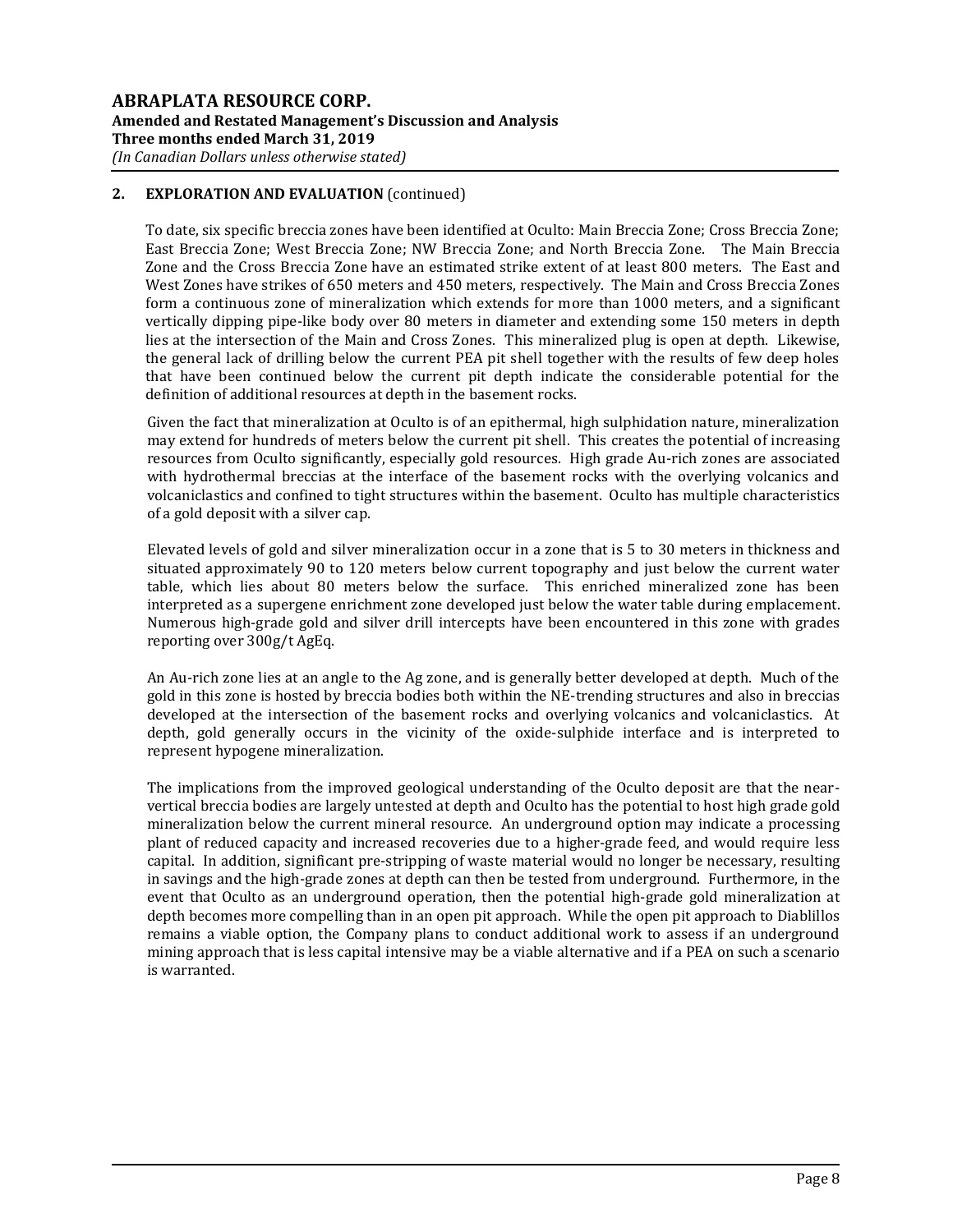# **3. RESTATEMENT OF MINERAL INTERESTS**

The Company's mineral interests in Diablillos project were restated to take into consideration hyperinflationary and foreign exchange translation adjustments during the three months ended March 31, 2019. As a result of the restatement the mineral interests in Diablillos project were increased by \$428,675 due to hyperinflation impact and decreased by \$110,549 due to foreign exchange translation resulting in net increase of \$318,126.

Restatements related to the Statement of Operations and Comprehensive Income:

- gain on net monetary position of \$35,642 included in Net Loss for the period,
- gain in other comprehensive income of \$393,033 related to the impact of hyperinflation included in Other Comprehensive (Income) Loss, and
- decrease in gain in Other Comprehensive Income by \$110,549 related to the foreign currency translation adjustment included in Other Comprehensive (Income) Loss resulted in foreign currency translation adjustment being a loss of \$75,080.

## **4. SELECTED ANNUAL AND QUARTERLY INFORMATION**

For the year ended December 31, 2018, fifteen months ended December 31, 2017 and year ended September 30, 2016:

|                                   | <b>Year ended</b> |                      | <b>Fifteen months</b>      | <b>Year ended</b> |                       |  |
|-----------------------------------|-------------------|----------------------|----------------------------|-------------------|-----------------------|--|
|                                   |                   | December 31,<br>2018 | ended December<br>31, 2017 |                   | September 30,<br>2016 |  |
| Net (loss) income for the period  | \$                | (3,320,576)          | \$<br>(7,733,181)          | \$                | 2,296,288             |  |
| Basic and diluted earnings (loss) | \$                | (0.06)               | \$<br>(0.17)               | \$                | 0.32                  |  |
| per share                         |                   |                      |                            |                   |                       |  |
| Total assets                      | \$                | 4,005,824            | \$<br>4,966,152            | \$                | 342,582               |  |
| Total liabilities                 | \$                | 951.026              | \$<br>1,264,839            | \$                | 170,901               |  |

The Company has no revenue to report for the year ended December 31, 2018, fifteen months ended December 31, 2017 and year ended September 30, 2016.

Below is a summary of information for the eight most recent quarters:

| <b>Quarter Ended</b>       | Net income<br>(loss) for the<br>period<br>(restated) |               | Earnings (loss)<br>per share - basic | & diluted | <b>Total assets</b> |           |  |
|----------------------------|------------------------------------------------------|---------------|--------------------------------------|-----------|---------------------|-----------|--|
| March 31, 2019 as restated | \$                                                   | (179, 013)    | \$                                   | (0.00)    | \$                  | 4,507,724 |  |
| December 31, 2018          | \$                                                   | (710, 546)    | \$                                   | (0.01)    | \$                  | 4,005,824 |  |
| September 30, 2018         | \$                                                   | (525, 874)    | \$                                   | (0.01)    | \$                  | 5,690,697 |  |
| June 30, 2018              | \$                                                   | (1,086,674)   | \$                                   | (0.01)    | \$                  | 5,659,816 |  |
| March 31, 2018             | \$                                                   | (997, 482)    | \$                                   | (0.01)    | \$                  | 6,005,735 |  |
| December 31, 2017          | \$                                                   | (1, 284, 347) | \$                                   | (0.02)    | \$                  | 4,966,152 |  |
| September 30, 2017         | \$                                                   | (1,803,674)   | \$                                   | (0.03)    | \$                  | 7,854,167 |  |
| June 30, 2017              | \$                                                   | (4,055,043)   | \$                                   | (0.09)    | \$                  | 7,909,475 |  |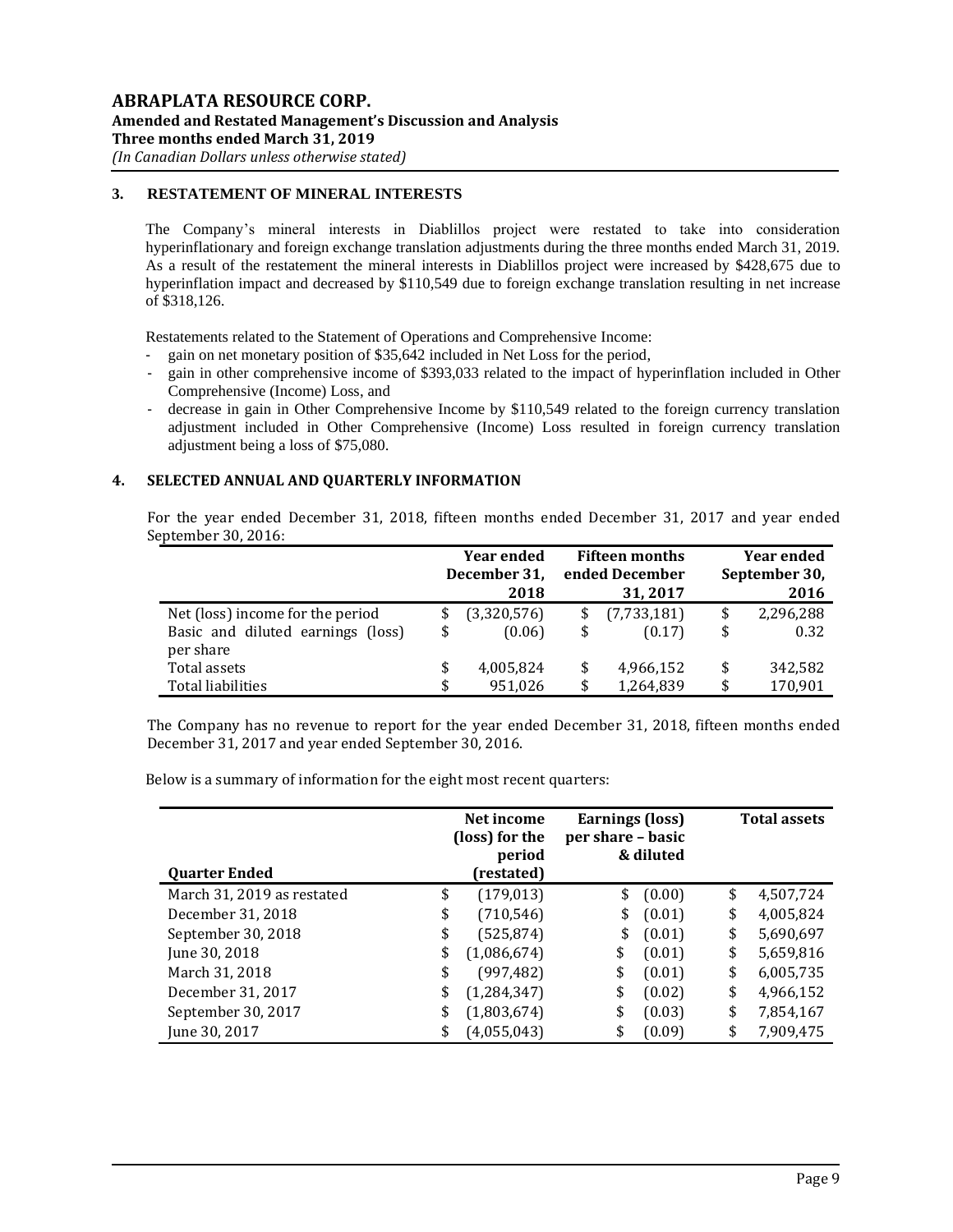# **5. RESULTS OF OPERATIONS**

The operating results of junior mining companies can fluctuate significantly from period to period. The Company is in the exploration stage and has no revenue from operations.

#### **Three months ended March 31, 2019 compared to the three months ended March 31, 2018**

During the three months ended March 31, 2019 net loss decreased by \$818,469 to \$179,013 compared to the net loss recorded during the three months ended March 31, 2018 due to the following:

- Evaluation and exploration expenses were \$95,993 for the three months ended March 31, 2019 compared to \$297,698 for the three months ended March 31, 2018, a decrease of \$201,705;
- Management compensation was reduced to nil during the three months ended March 31, 2019. This resulted in the decrease in directors' fees expense by \$112,500 compared to the three months ended March 31, 2018;
- Investor relations expense decreased by \$100,114 during the three months ended March 31, 2019 compared to the three months ended March 31, 2018 due to the Company preserving available resources for payments for mineral properties;
- Stock based compensation decreased by \$118,330 during the three months ended March 31, 2018 compared three months ended March 31, 2018 due to the lesser number of stock options granted during the current period; and

All other expenses decreased as well due to company preserving available resources.

#### **6. MINERAL INTERESTS**

Through the Company's wholly-owned subsidiaries, the Company controls exploration projects in Argentina classified by the Company into the Diablillos Project and Cerro Amarillo Project. All acquisition costs and option payments related to these exploration projects are capitalized as mineral interests and are incurred in US dollars and translated to Canadian dollars, the presentation currency for the Company.

## **(1) Diablillos project**

On November 1, 2016, the Company closed a Share Purchase Agreement dated August 23, 2016, as amended and restated on March 31, 2017, with SSRM and Fitzcarraldo Ventures Inc. (the "Share Purchase Agreement") pursuant to which Huayra acquired from SSRM all of the issued and outstanding shares of Pacific Rim Mining Corporation Argentina S.A., ABP Global Inc. (BVI) and ABP Diablillos Inc. (BVI) (together, the "SSRM subsidiaries"). Through the acquisition of the SSRM subsidiaries, the Company acquired certain exploration projects in Salta and Chubut Provinces, Argentina (the "Diablillos Project" and the "M-18 Project").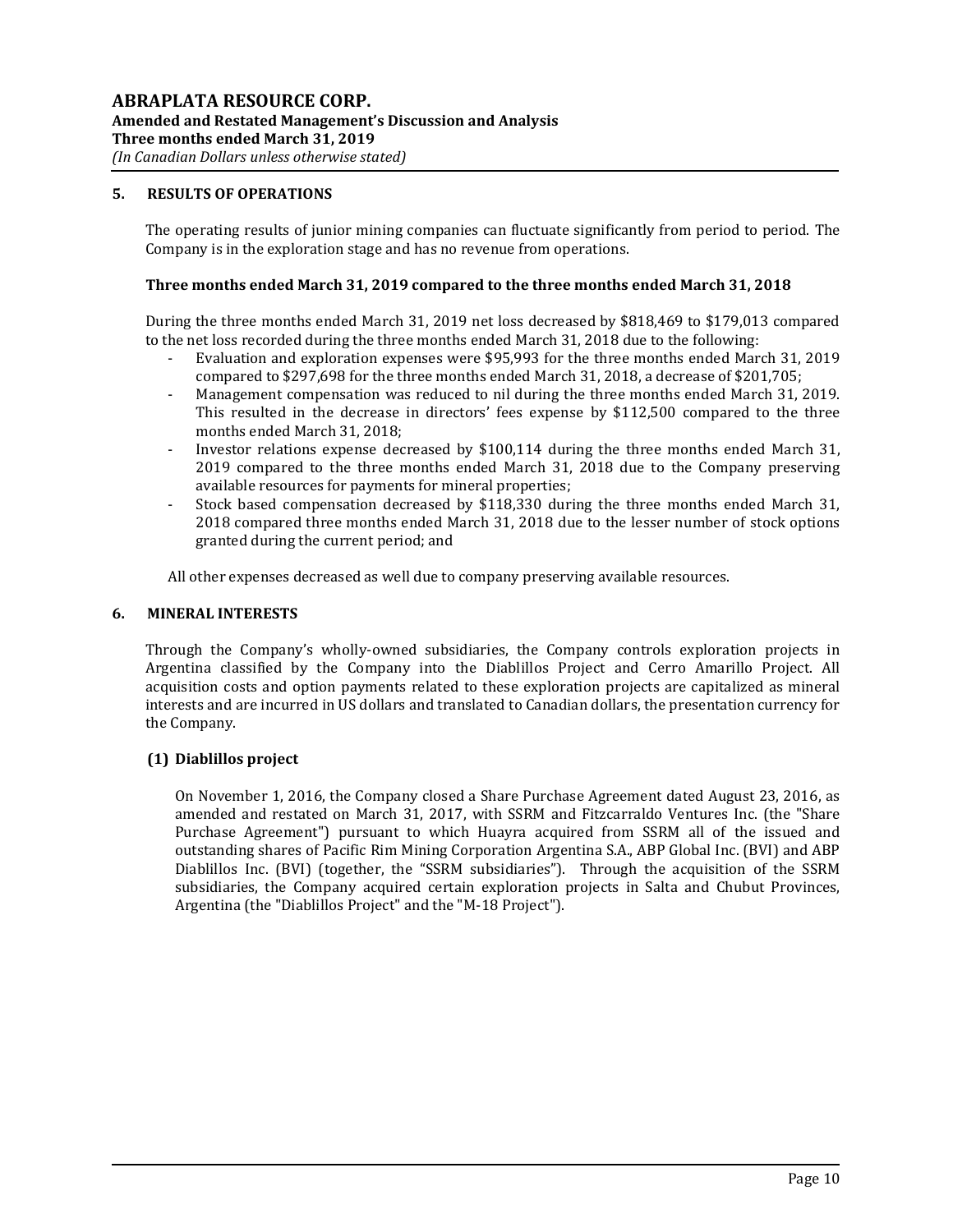## **6. MINERAL INTERESTS** (continued)

Cash consideration payable to SSRM during the first year consists of the following:

- US\$300,000 on closing, US\$200,000 for the Diablillos and US\$100,000 for Aguas Perdidas (paid);
- US\$300,000 to be paid on or before February 15, 2017 (as amended) (paid);
- US\$500,000 to be paid on 180th day after closing (paid);
- US\$50,000 to be paid on or before January 12, 2018 (as amended) (paid);
- US\$5,000,000 to be paid on the earlier of:
	- $\circ$  The 3<sup>rd</sup> anniversary of closing;
	- o The date on which the Company obtains a feasibility study in resect of all or any part of the project covered by the Diablillos project;
- US \$7,000,000 to be paid on the earlier of:
	- $\circ$  The 5<sup>th</sup> anniversary of closing; and
	- o The date on which construction of mining facilities commences on all or any part of the project covered by the Diablillos project.

Equity consideration consisted of Class B common shares of the Company (issued) which were automatically converted into a number of Huayra Class A Shares that, upon the completion of the reverse takeover transaction, resulted in SSRM holding common shares of the Resulting Issuer representing 19.9% of the Company's then outstanding common shares.

The royalty consideration payable to SSRM consists of a 1% net smelter returns royalty. SSRM is entitled to receive advance royalty payments totalling US\$1,000,000 over 4 years as follows:

- US\$250,000 on November 1, 2017 (paid);
- US\$250,000 on October 31, 2019 (as amended);
- US\$250,000 on November 1, 2019; and
- US\$250,000 on November 1, 2020.

These advance royalty payments will be deducted and set off against the first US\$1,000,000 of net smelter returns royalty payments otherwise payable in respect of the Diablillos Project. As security for the above obligations the Company has pledged to SSRM all the shares the Company acquired in the two entities which hold interest to the Diablillos Project and the M-18 Project.

On March 1, 2019 the Company entered into a binding letter agreement ("Aethon Letter Agreement") with Aethon Minerals Corp.("Aethon"), whereby Aethon will have the exclusive right for a period of approximately five months to (i) perform technical due diligence on the Company's Diablillos Project in Argentina and (ii) negotiate with the Company the terms of an option or other transaction whereby Aethon could acquire a 50% or greater interest in the Diablillos Project. SSR Mining Inc, the original vendor of the Diablillos Project to the Company, has indicated its intention to support in principle the transactions to be negotiated by the parties pursuant to the Aethon Letter Agreement and, subject to being satisfied with the definitive transaction terms, to formally consent to the transactions and defer the due dates of scheduled cash property payments by up to four years and waive advance NSR royalty payments.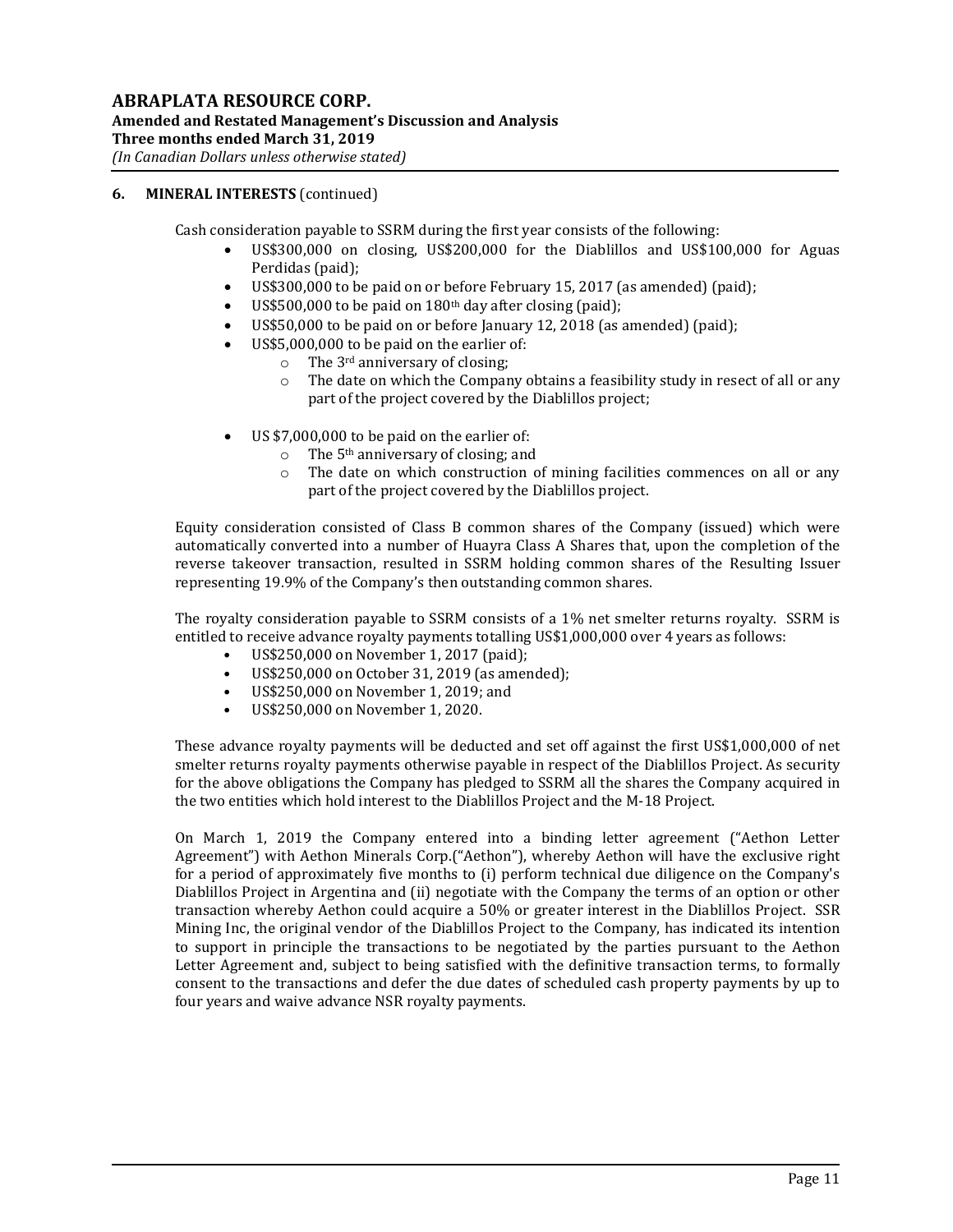#### **6. MINERAL INTERESTS** (continued)

The following is a summary of the principal terms of the Aethon Letter Agreement:

- Aethon shall have the exclusive right until July 26, 2019 to complete its due diligence and negotiate the terms of, and enter into an option agreement with the Company, pursuant to which Aethon can earn a 50% interest in the Diablillos Project.
- In consideration for the exclusivity period, Aethon agrees to make an upfront payment of USD\$50,000 to the Company.
- During the Exclusivity Period, Aethon will spend a minimum of USD\$150,000 on expenditures in connection with a metallurgical testing program and other related test work to be carried out on the Project.

The Company also has written assurances from SSRM that SSRM will consent to the Aethon Agreement and the entering into the Aethon Option Agreement, subject to being satisfied with the definitive transaction terms. SSRM has also agreed to forbear from enforcing payment of outstanding NSR royalty payments during the exclusivity period. SSRM has also indicated that it would agree to delay property payments of USD\$5 million and USD\$7 million by up to four years under certain circumstances, including a merger of Aethon and AbraPlata on terms that are satisfactory to SSRM.

On August 30, 2017 the Company signed an agreement to acquire all of the issued and outstanding shares of Minera Cerro Bayo S.A. ("Cerro Bayo"), a privately held Argentine company. Cerro Bayo owns certain mineral rights that, as a result of a long-standing border dispute between two neighboring provinces in northwestern Argentina, overlap and potentially conflict with the Company's mineral rights to its Diablillos Ag-Au project. The acquisition of the potentially conflicting mineral rights through the acquisition of Cerro Bayo means that the Company will retain its title to the Diablillos Ag-Au project regardless of the ultimate outcome of the provincial border dispute.

Cash and equity consideration payable under the agreement is as follows:

(i) US\$225,000 upon closing (paid);

.

- (ii) US\$175,000 on or before February 28, 2018 (paid);
- (iii) US\$175,000 and 150,000 common shares on or before December 15, 2018 (as amended);
- (iv) US\$175,000 and 150,000 common shares on or before February 28, 2019;
- (v) US\$150,000 and 200,000 common shares on or before August 30, 2019;
- (vi) US\$250,000 on or before February 29, 2020;
- (vii) US\$350,000 on or before August 30, 2020;
- (viii) US\$825,000 to be paid on the earlier of February 28, 2021 or the date on which the Company has obtained a Diablillos Feasibility Study as defined in the SSRM Agreement dated August 23, 2016; and
- (ix) US\$1,000,000 is to be paid on the earlier of the date of commencement of mine construction at the Diablillos project or November 1, 2021.

The Company did not make a payment of US\$175,000 and did not issue 150,000 shares by December 15, 2018, and by February 28, 2019 accordingly the Cerro Bayo agreement is in default. The Company wrote off the acquisition and exploration costs incurred in relation to Cerro Bayo agreement.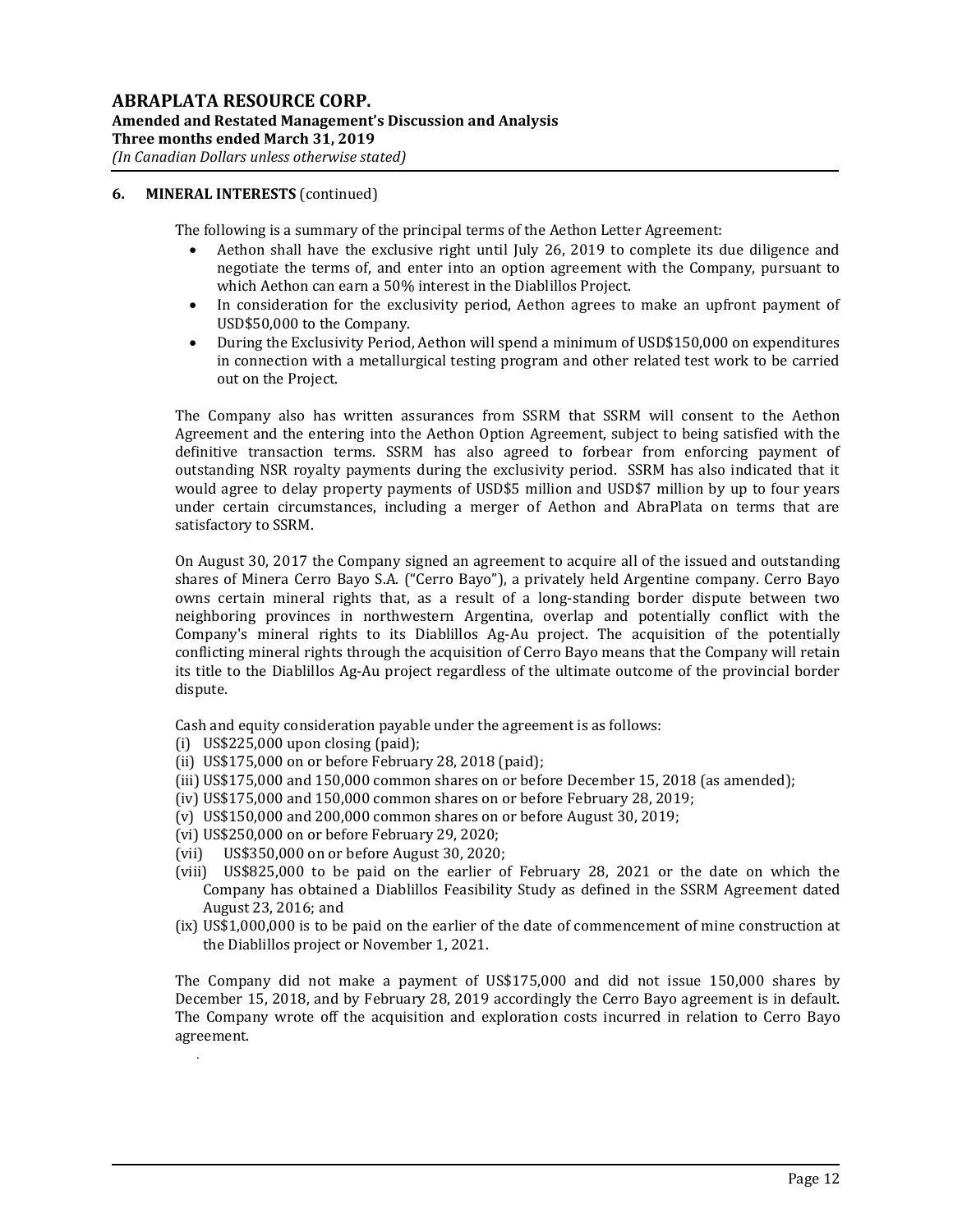#### **6. MINERAL INTERESTS** (continued)

#### **Samenta project**

During the year ended December 31, 2018 the Company terminated the exploration-with-option-topurchase agreements related to Samenta mineral property. As a result, all acquisition and exploration costs incurred in relation to Samenta property were written off. During the year ended December 31, 2015 the Company's wholly owned Argentine subsidiary acquired the option to purchase the Samenta Cu-Mo porphyry prospect located in the province of Salta in northwestern Argentina. The Company signed exploration-with-option-to-purchase agreements on two separate but contiguous claim groups, Cerro Samenta Norte and Cerro Samenta Sur, comprising the Samenta Project.

The Company made a US\$30,000 payment upon completion of the due diligence. The Company paid US\$50,000 in February 2017 (as amended by agreement dated December 30, 2016), and US\$70,000 in August 2017.

The underlying owners were also entitled to a 1.5% NSR royalty of which 0.5% could have been purchased by the Company for US\$1,000,000.

#### **(2) Cerro Amarillo project**

For the Cerro Amarillo Project, the Company is awaiting the ratification of the appropriate permits to undertake, subject to financing, a stage one drilling campaign. On December 1, 2014, the Company announced that during the congressional deliberations that took place in November 2014, it was determined that any decision regarding the ratification of the drill permit should be delayed pending the completion of an inventory of glaciers in or near the project to be conducted by *Instituto Argentino de Nivología Glaciología y Ciencias Ambientales* ("IANIGLA"), the federal body charged with conducting the inventory under the Protection of Glaciers Law 26.639. IANIGLA has completed the inventory, and is expected to submit this to Congress in 2018.

On July 14, 2016, AbraPlata Argentina S.A. (former Meryllion Argentina S.A.), a wholly owned subsidiary of the Company, signed an agreement for the right to purchase the Cerro Amarillo project located in the province of Mendoza in Argentina. This agreement is a replacement agreement to the one that was entered into in 2010.

The Company made the following payments:

- US\$25,000 in October 2016, deferred to May 2017 (paid); and
- and will pay US\$25,000 annually every November, starting in November 2017, until the earlier of the ratification of appropriate permits or the receipt of exploration permits given in accordance with the legislature of the province of Mendoza (the "Notification Date"). The Company will then make a series of installments in total of US\$875,000 over 48-month period from the Notification Date. The due date for November 2018 payment was extended to January 10, 2019.

Due to uncertainty of the timing for the completion of the glaciers inventory and the ratification of the permits, the Company wrote down the Cerro Amarillo project to \$1 during the fifteen months ended December 31, 2017.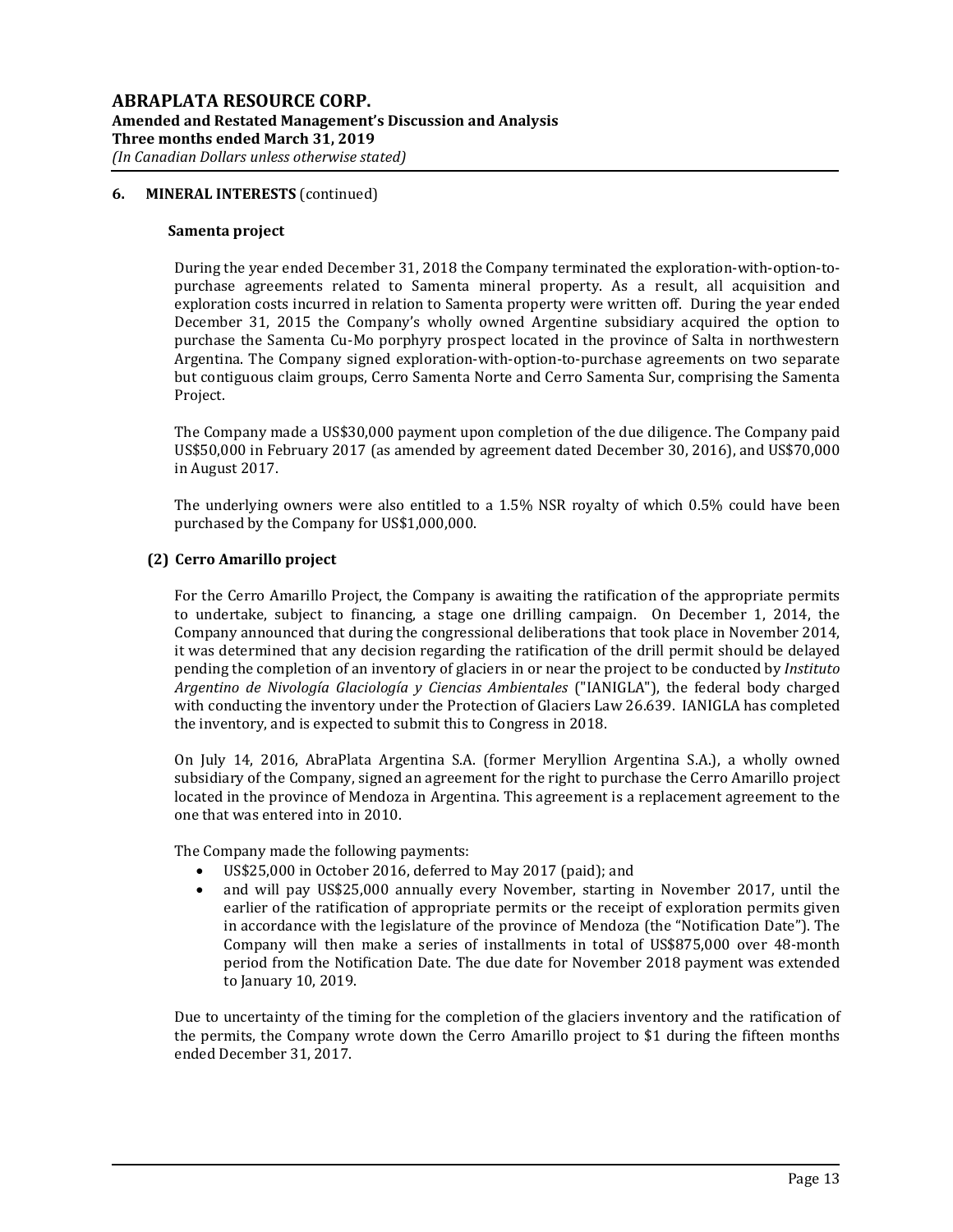## **7. FINANCIAL INSTRUMENTS**

Financial assets and liabilities are recognized when the Company becomes a party to the contractual provisions of the instrument. Financial assets are derecognized when the rights to receive cash flows from the assets have expired or have been transferred and the Company has transferred substantially all risks and rewards of ownership.

IFRS 9 requires financial assets to be classified into three measurement categories on initial recognition: those measured at fair value through profit and loss, those measured at fair value through other comprehensive loss and those measured at amortized cost. Measurement and classification of financial assets is dependent on the Company's business model for managing the financial assets and the contractual cash flow characteristics of the financial asset.

The Company's financial instruments as at March 31, 2019 and December 31, 2018 are as follows:

|                                          | March 31, 2019 |           | December 31, 2018 |         |
|------------------------------------------|----------------|-----------|-------------------|---------|
| <b>Financial assets</b>                  |                |           |                   |         |
| Cash                                     | \$             | 194,361   | \$                | 11,662  |
| Receivable                               |                | 42,881    |                   | 38,944  |
| <b>Total financial assets</b>            |                | 237,242   |                   | 50,606  |
|                                          |                |           |                   |         |
| <b>Financial liabilities</b>             |                |           |                   |         |
| Accounts payable and accrued liabilities | \$             | 1,075,982 | \$                | 951,026 |
| <b>Total financial liabilities</b>       | \$             | 1,075,982 | \$                | 951.026 |

Additional financial instruments disclosure, including an analysis of risks associated with financial instruments, is contained in Note 4 of the Company's amended and restated consolidated interim financial statements for the three months ended March 31, 2019.

## **8. LIQUIDITY AND CAPITAL RESOURCES**

## **(a) Liquidity**

The Company's working capital deficiency as at March 31, 2019 was \$836,160 as compared to working capital deficiency of \$894,978 at December 31, 2018. Included in working capital was cash of \$194,361 (December 31, 2018 - \$11,662).

Except as disclosed, the Company does not know of any trends, demands, commitments, events or uncertainties that will result in, or that are reasonably likely to result in, its liquidity either materially increasing or decreasing at present or in the foreseeable future. Material increases or decreases in liquidity are substantially determined by the success or failure of the Company's exploration programs and the Company's ability to raise additional capital as required.

The Company is not now and does not expect in the future, to be engaged in currency hedging to offset any risk of currency fluctuations.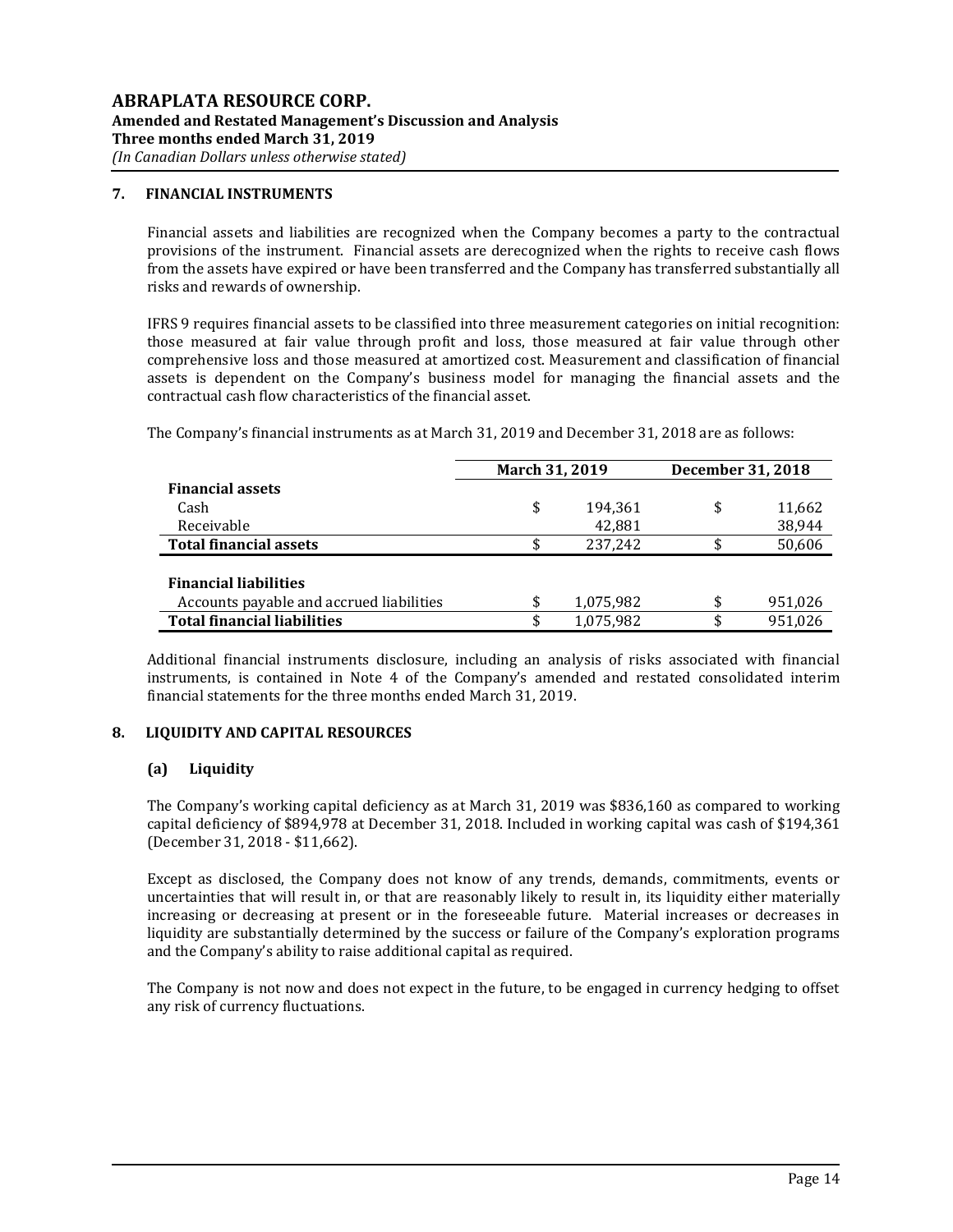# **8. LIQUIDITY AND CAPITAL RESOURCES** (continued)

## **(b) Capital Resources**

The Company's focus for the recently completed fiscal period and going forward is the advancement and development of its exploration projects. The major expenses that will be incurred by the Company in the next twelve months will be costs associated with its exploration activities and general and administrative activities. The Company does not believe its current working capital is sufficient to maintain its core operations for the next twelve months, and additional funding will be required by the Company to complete its strategic objectives and continue as a going concern.

The Company depends on external financing to fund its activities and there can be no guarantee that external financing will be available at terms acceptable to the Company. The Company will be relying on further equity financing, debt financing, strategic partnerships or joint-venture partnerships as the most likely source of funds for the advancement of the Company's exploration assets to a resource delineation or feasibility stage. In the future the Company may also receive additional funds through the exercise of stock options. If adequate funds are not available when required, the Company may, based on the Company's cash position, delay, scale back or eliminate various programs.

There can be no assurance that the Company will have sufficient financing to meet its future capital requirements or that future additional financing will be available to the Company at acceptable terms. The inability to obtain additional financing may cast substantial doubt on the Company's ability to continue as a going concern.

## **(c) Off-Balance Sheet Arrangements**

The Company has no off-balance sheet arrangements other than those disclosed under Mineral Interests.

## **(d) Commitments**

Effective June 1, 2017, the Company has agreed to pay a monthly fee of \$10,000 for provision of management and administrative services. The agreement was amended starting from September 1, 2018 the monthly fee was reduced to \$5,000. The agreement may be terminated by the Company with 60- days written notice.

The Company also has minimum rental and operating expense payments for the Company's office space in Buenos Aires, Argentina where the lease expires on August 31, 2019.

|                                                | 2019         |     | 2020      | 2021 |           | After 2022      |
|------------------------------------------------|--------------|-----|-----------|------|-----------|-----------------|
| <b>Mineral interest commitments</b>            |              |     |           |      |           |                 |
| Cerro Amarillo                                 | \$<br>34.105 | -\$ | 34,105    |      | 34,105    | \$<br>3,410,500 |
| <b>Diablillos</b>                              | 7,162,050    |     | 682,100   |      | 9,549,400 |                 |
| Total mineral interest commitments             | 7,196,155    |     | 716,205   |      | 9,583,505 | 3,410,500       |
| Minimum office rental payments in<br>Argentina | 4.911        |     |           |      |           |                 |
| <b>Total commitments</b>                       | \$7,201,066  |     | \$716.205 | \$   | 9,583,505 | \$3.410.500     |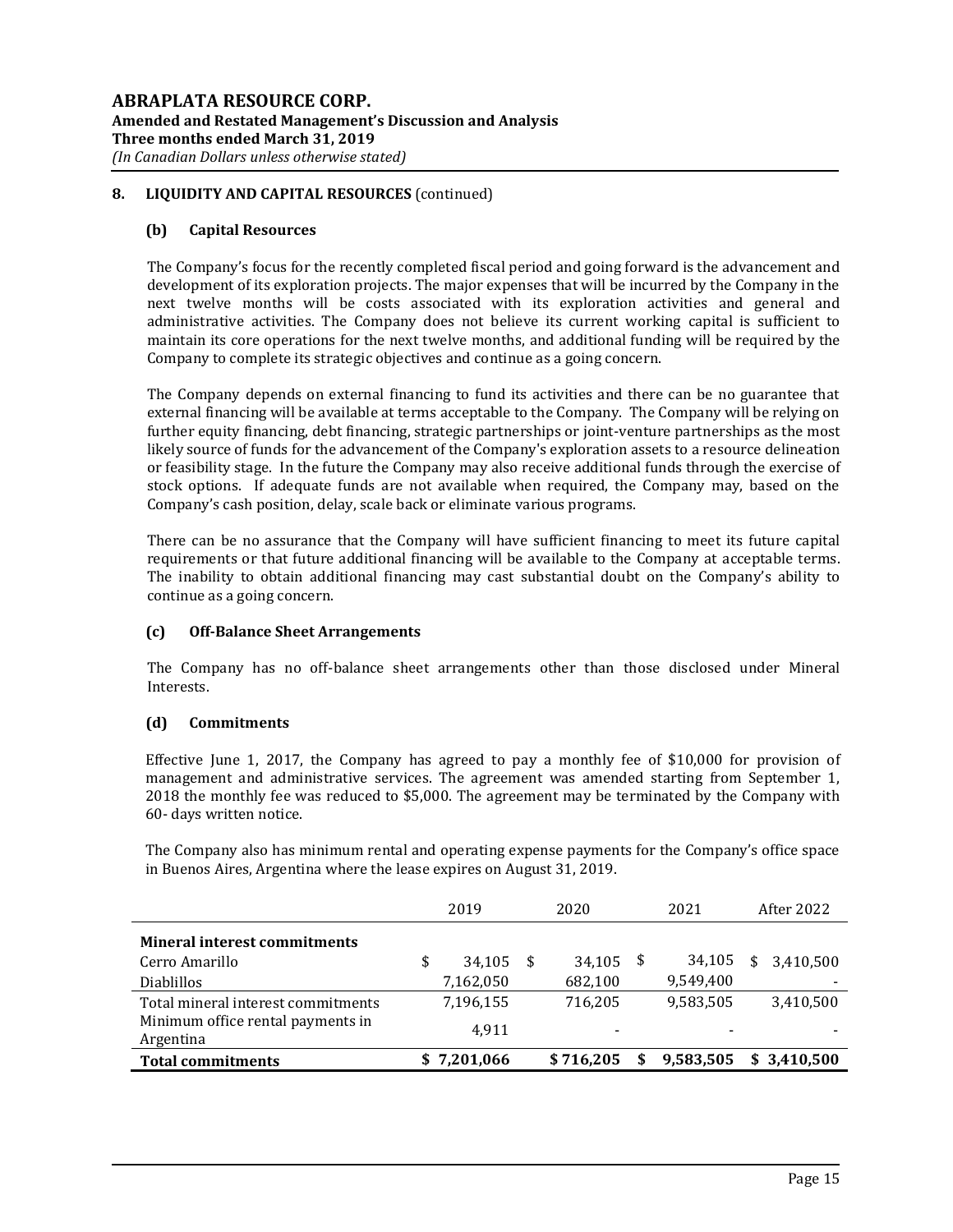#### **9. RELATED PARTY TRANSACTIONS**

Key management personnel include the members of the Board of Directors and officers of the Company, who have the authority and responsibility for planning, directing and controlling the activities of the Company. Amounts paid and accrued to directors, former director, officers and companies in which directors and officers are shareholders or partners are as follows:

|                      | Three months ended March 31, |        |    |         |  |
|----------------------|------------------------------|--------|----|---------|--|
|                      |                              | 2019   |    | 2018    |  |
| Management fees      | \$                           |        | \$ | 112,500 |  |
| Administration       |                              | 15,000 |    | 30,000  |  |
| Consulting fees      |                              | 22,500 |    | 26,236  |  |
| Professional fee     |                              | 12,060 |    | 13,773  |  |
| Share-based payments |                              | 22,350 |    | 123,745 |  |
| <b>Total</b>         | \$                           | 71,910 |    | 306,254 |  |

As at March 31, 2019 \$546,439 (2018 – \$523,939) was payable to directors, officers and companies in which directors and officers are shareholders or partners of the Company. These amounts are unsecured, non-interest bearing and have no specific terms of repayment.

#### **10. OUTSTANDING SHARE DATA**

The Company is authorized to issue an unlimited number of common shares without par value. As at May 30, 2019, the Company has 96,673,478 common shares issued and outstanding.

|  |  |  |  | As at May 30, 2019 the Company has the following warrants outstanding and exercisable: |
|--|--|--|--|----------------------------------------------------------------------------------------|
|  |  |  |  |                                                                                        |

| Number of warrants | Exercise Price | <b>Expiry Date</b> |
|--------------------|----------------|--------------------|
| 10,630,909         | \$<br>0.30     | January 11, 2020   |
| 3,124,711          | \$<br>0.30     | May 4, 2021        |
| 495,062            | \$<br>0.30     | July 31, 2021      |
| 15,000,000         | S<br>0.10      | April 8, 2024      |

As at May 30, 2019 the Company has 6,375,000 share purchase options outstanding with the weighted average exercise price of \$0.30, 4,518,750 of which are exercisable with the weighted average exercise price of \$0.37.

#### **11. RISKS AND UNCERTAINTIES**

The Company's exploration activities and related results are subject to a number of different risks at any given time. These factors, include but are not limited to disclosure regarding: receiving required permits in Argentina, exploration results, additional financing, project delay, titles to properties, price fluctuations and share price volatility, operating hazards, insurable risks and limitations of insurance, management, foreign country and regulatory requirements, currency fluctuations and environmental regulations risks. Exploration for mineral resources involves a high degree of risk.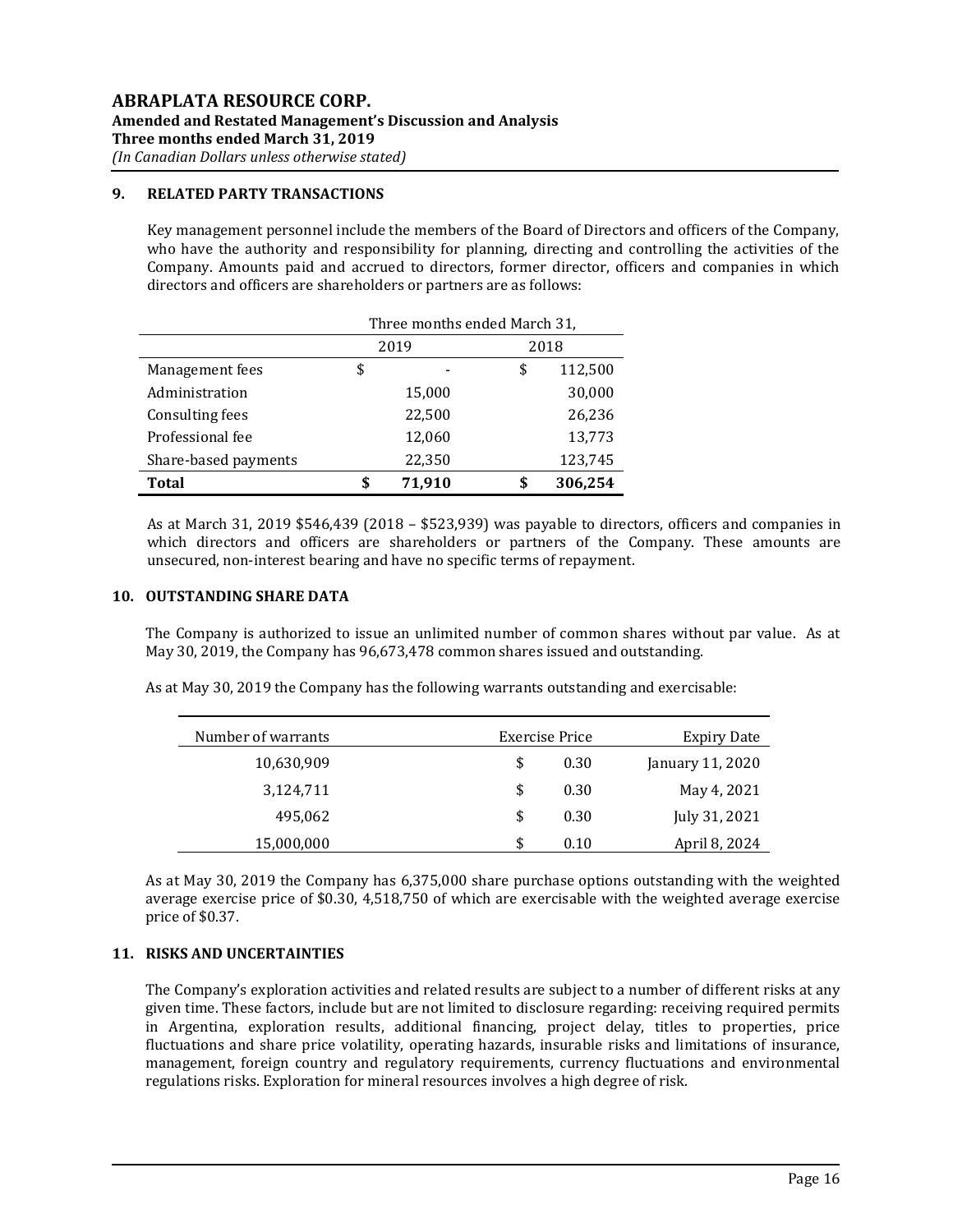The cost of conducting programs may be substantial and the likelihood of success is difficult to assess. The Company seeks to counter this risk as far as possible by selecting exploration areas on the basis of their recognized geological potential to host economic deposits.

A summary of the Company's financial instruments risk exposure is provided in Note 3 of the Company's consolidated financial statement for the year ended December 31, 2018. The following are additional risk factors which the Company's management believes are most important in the context of the Company's business. It should be noted that this list is not exhaustive and that other risk factors may apply.

Metal price volatility may affect the future production, profitability, and financial condition of the Company. Metal prices are subject to significant fluctuation and are affected by a number of factors which are beyond the control of the Company. Such factors include, but are not limited to, interest rates, exchange rates, inflation or deflation, global supply and demand, and political economic conditions of major metal consuming countries throughout the world.

The price of silver, copper, and other metals has fluctuated widely in recent years, and future material price declines could cause development of, and commercial production from, the Projects to be impracticable or uneconomic.

The metals market also tends to move in cycles. Periods of high demand, increasing profits and high capacity utilization lead to additional capacity through expansion of existing mines and investment in new mines which results in increased production. This growth increases supply until the market is saturated, leading to declining prices and declining capacity utilization until the cycle repeats. This cyclicality in prices can result in supply/demand imbalances and pressures on mineral prices and profit margins which could have a material adverse effect on the Company's business, financial condition, results of operations or prospects.

Depending on the price of silver, gold, copper, and other metals, projected cash flow from planned mining operations may not be sufficient and the Company could be forced to discontinue development and may lose its interest in, or may be forced to sell, one or more of the mineral properties. Future production from the Company's mineral properties will be dependent on metal prices that are adequate to make these properties economically viable. Furthermore, future mine plans using significantly lower metal prices could result in material write-downs of the Company's investment in mineral properties.

In addition to adversely affecting any future Mineral Reserve estimates and its financial condition, declining commodity prices can impact operations by requiring a reassessment of the feasibility of a particular project. Such a reassessment may be the result of a management decision or may be required under financing arrangements related to a particular project. If such a reassessment determines that any of the Company's projects are not economically viable, then operations may cease and such projects may never be developed. Even if the projects are ultimately determined to be economically viable, the need to conduct such a reassessment may cause substantial delays or may interrupt operations until the reassessment can be completed. The occurrence of any of the foregoing could have a material adverse effect on the Company's business, financial condition, results of operations or prospects.

## *AbraPlata will need substantial additional financing in the future and cannot assure that such financing will be available*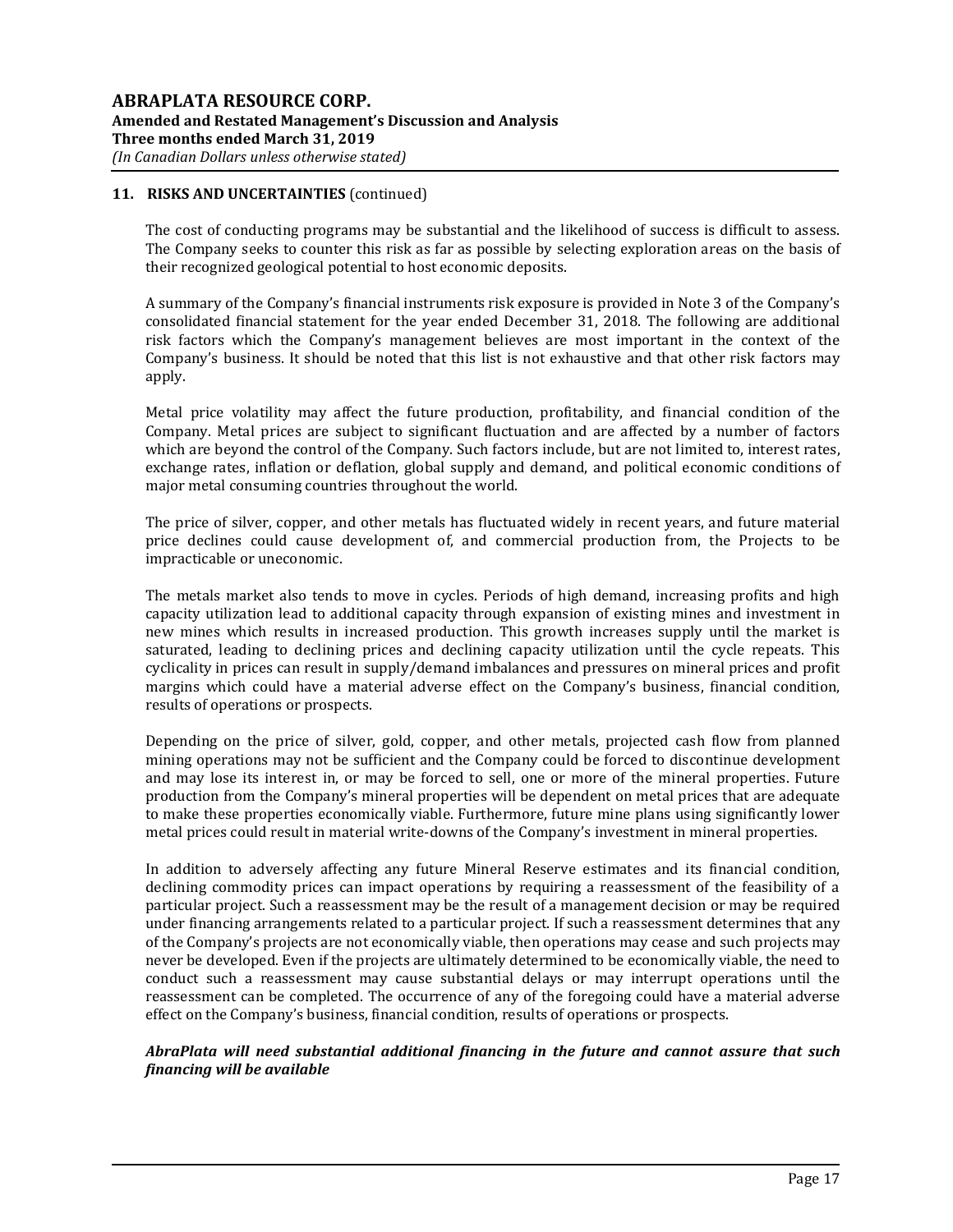To meet its operating costs and to finance its respective future acquisition, exploration, development and operating activities, the Company will require financing from external sources, including from the sale of equity and debt securities, the sale of an interest in one or more of its mineral projects, entering into joint ventures or seeking other means to meet its financing requirements. There can be no assurance that additional funding will be available to the Company or, if available, that such funding will be offered on terms acceptable to the Company. If additional financing is raised through the issuance of equity or convertible debt securities, control of the Company may change and the interests of shareholders in the net assets of the respective company may be diluted.

If unable to secure financing on acceptable terms, the Company may have to cancel or postpone certain of its planned exploration and development activities and may not be able to take advantage of acquisition opportunities.

If the Company is unable to complete minimum work obligations on its exploration projects, the projects could be relinquished under applicable exploration project agreements. The failure of the Company to obtain additional financing would have a material adverse effect on its business, financial condition, results of operations or prospects.

## *The volatility of the capital markets may affect the Company's access to and cost of capital*

Securities markets throughout the world are cyclical and, over time, tend to undergo high levels of price and volume volatility, and the market price of securities of many companies, particularly those in the resource sector, can experience wide fluctuations which are not necessarily related to the operating performance, underlying asset values or prospects of such companies. Increased levels of volatility and resulting market turmoil may adversely impact the Company and its share price.

If the Company is required to access credit markets to carry out their respective development objectives, the state of domestic and international credit markets and other financial systems could affect their respective access to, and cost of, capital. If these credit markets were significantly disrupted, as they were in 2007 and 2008, such disruptions could make it more difficult for the Company to obtain, or increase its cost of obtaining capital and financing for its operations. Such capital may not be available on terms acceptable to the Company or at all, which may have a material adverse impact on its business, financial condition, results of operations or prospects.

## *Exploration Risk*

The Company may engage in the potential acquisition and exploration of other resource properties, an inherently risky business, and there is no assurance that economic mineral deposits will ever be discovered, or if discovered, subsequently put into production. Most exploration activities do not result in the discovery of commercially mineable deposits.

## *Early Stage of Development*

There is limited financial, operational and other information available with which to evaluate the prospects of the Company. There can be no assurance that the Company's operations will be profitable in the future or will generate sufficient cash flow to satisfy its working capital requirements.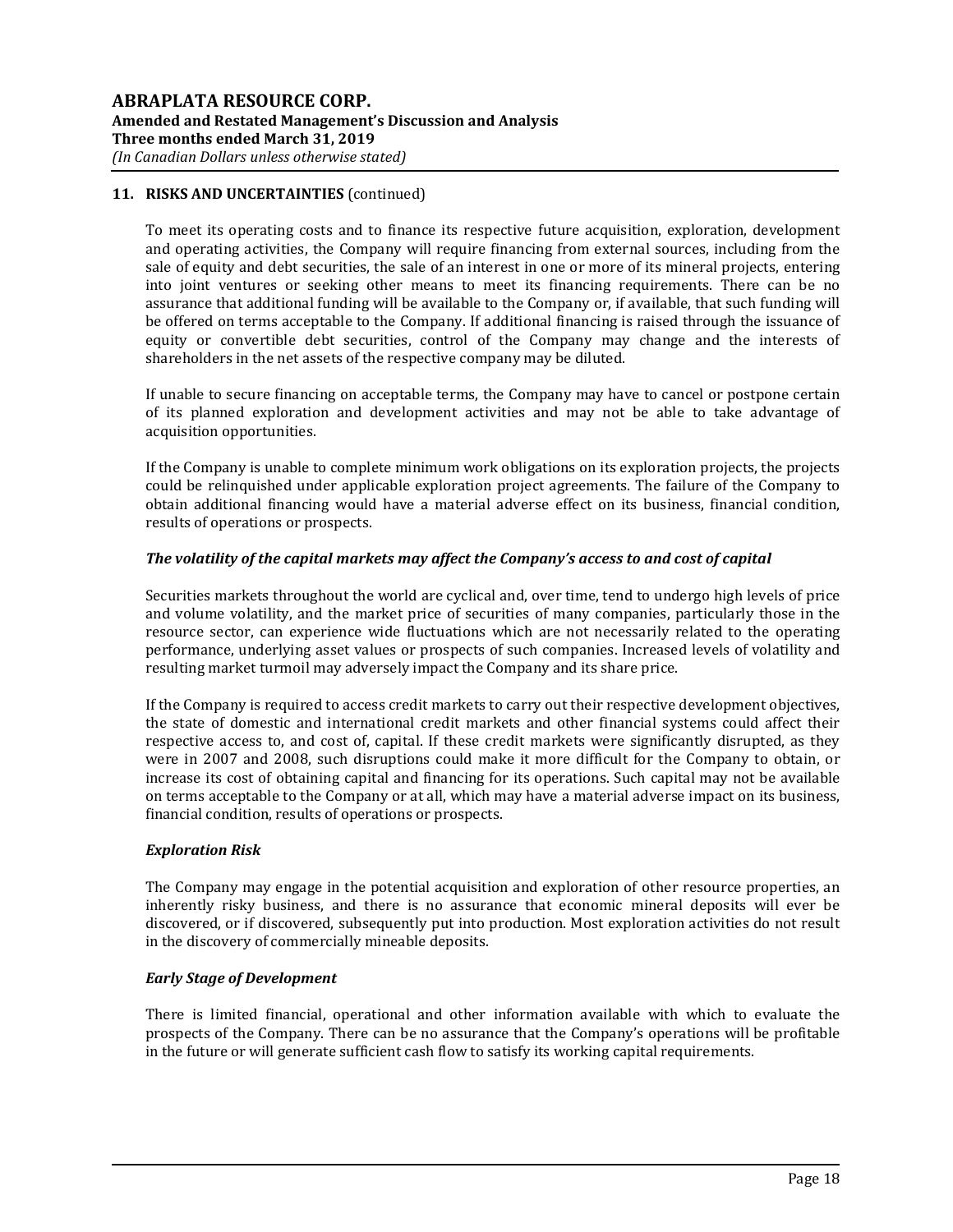#### *The Company's prospects depend on its ability to attract and retain qualified personnel*

Recruiting and retaining qualified personnel will be critical to the Company's success. The number of persons skilled in the acquisition, exploration and development of mining properties is limited and competition for such persons is intense. The Company believes that it will have the necessary personnel to meet its corporate objectives but, as its business activities grow, it will require additional key financial, administrative, mining and public relations personnel as well as additional staff on the operations side. Although the Company believes that it will be successful in attracting and retaining qualified personnel, there can be no assurance of such success.

#### *Future mining operations and exploration activities are subject to laws and regulations relating to the protection and remediation of the environment*

The Company's future mining operations and exploration activities are and will be subject to laws and regulations relating to the protection and remediation of the environment. Environmental legislation provides for restrictions and prohibitions on spills, releases or emissions of various substances produced in association with certain mining industry operations, such as seepage from tailings disposal areas, which would result in environmental pollution. These laws, regulations and the governmental policies for implementation of such laws and regulations are constantly changing and are generally becoming more restrictive. The costs associated with compliance with these laws and regulations are substantial and possible future laws and regulations and changes to existing laws and regulations (including the imposition of higher taxes and mining royalties) could cause additional expense or capital expenditure, or result in restrictions or delays in the Company's development plans.

The Company cannot give any assurance that, notwithstanding its precautions and careful operating practices, breaches of environmental laws, whether inadvertent or not, or some type of environmental problem will not occur. In the event of any such breach, it is possible that the respective regulatory authority can suspend the rights of the Company, as applicable, to develop its mineral interests.

A breach of environmental laws and regulations may allow governmental authorities and third parties, who have an interest in any future mining operations or the consequences of mining operations, to bring lawsuits based upon damages to project and injury to persons resulting from the environmental impact of the Company's potential future operations which could lead to the imposition of substantial fines, penalties or other civil or criminal sanctions and could have a material adverse effect on the Company's business, financial condition, results of operations or prospects.

If the Company's environmental compliance obligations were to vary as a result of changes to legislation, or if certain assumptions the Company makes to estimate liabilities are incorrect, or if unanticipated conditions were to arise in the Company's future mining operations, the Company's expenses and other obligations could increase, which could have a material adverse effect on the Company's business, financial condition, results of operations or prospects.

## *As a participant in the resource extraction industry, the Company may face opposition from local and international groups*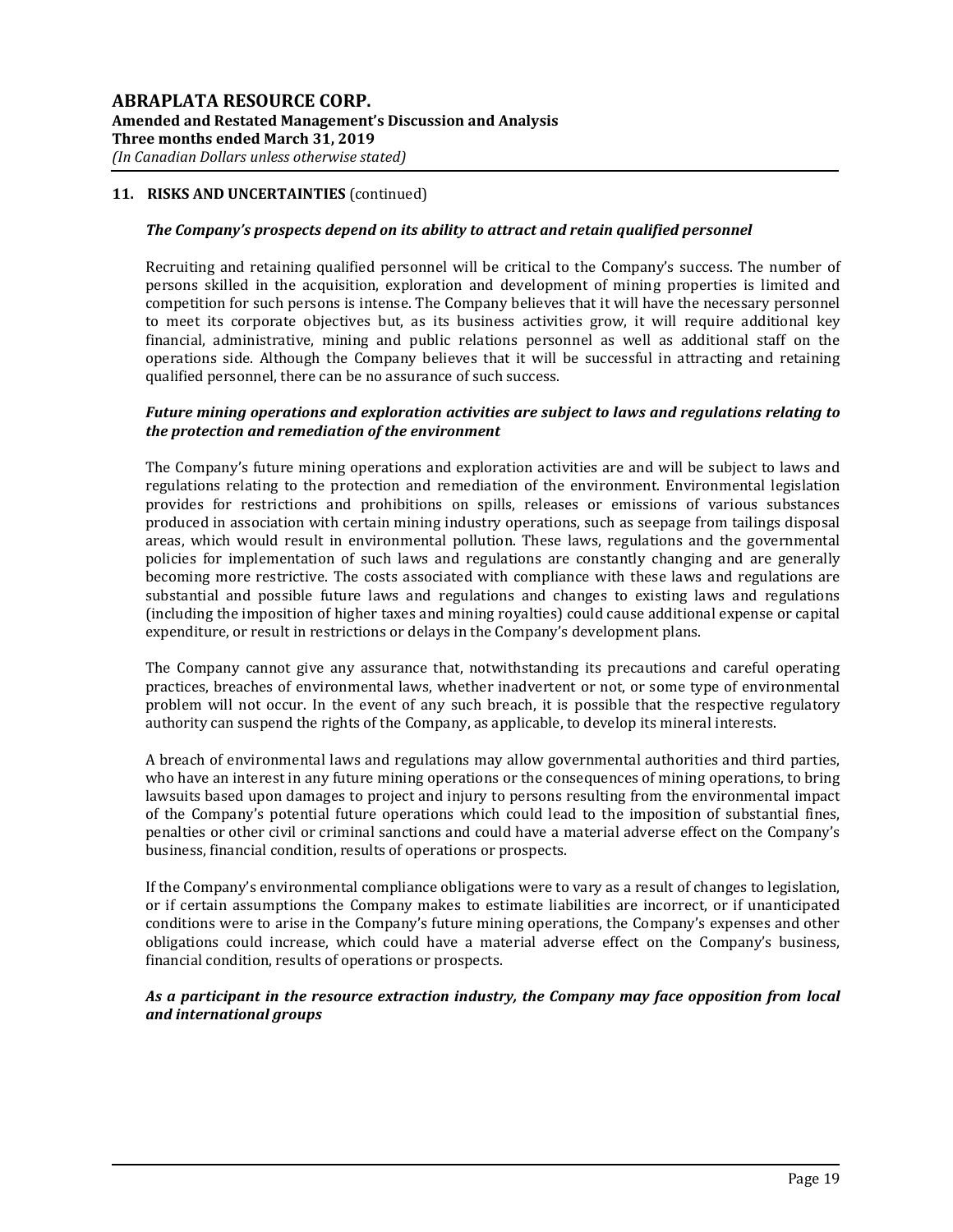There is an increasing level of public concern relating to the effects of mining production on its surroundings, communities, and environment. Certain non-governmental organizations, public interest groups and reporting organizations ("NGOs"), who oppose globalization and resource development and who may not be bound to codes of ethical reporting, can be vocal critics of the mining industry. In addition, there have been many instances in which local community groups have opposed resource extraction activities, which have resulted in disruption and delays to the relevant operation. While the Company will seek to operate in a socially responsible manner, NGOs or local community organizations could direct adverse publicity and/or disrupt its operations in respect of one or more properties, regardless of the Company's successful compliance with social and environmental best practices, due to political factors and/or activities of unrelated third parties on lands in which the Company has an interest or operates.

Any such actions and the resulting media coverage could have an adverse effect on the reputation and financial condition of the Company, as applicable, or its relationships with the communities in which it operates, which could have a material adverse effect on the Company's business, financial condition, results of operations or prospects.

#### *The costs of complying with applicable laws and governmental regulations may have an adverse impact on the Company's business*

The Company's operations and exploration activities will be subject to laws and regulations governing various matters. These include without limitation laws and regulations relating to repatriation of capital and exchange controls, taxation, labour standards and occupational health and safety and historic and cultural preservation.

Amendments to current laws, regulations and permits governing operations and activities of mining companies, or the more stringent enforcement thereof, could have a material adverse effect on the Company's business, financial condition, results of operations or prospects by increasing exploration expenses, future capital expenditures or future production costs or by reducing the future level of production, or cause the abandonment of or delays in the development of the Projects.

## *Competition in the mining industry may adversely affect the Company*

The mining industry is intensely competitive. The Company will compete with other mining companies, many of which have greater resources and experience. Competition in the mining industry is primarily for: (i) properties which can be developed and can produce economically; (ii) the technical expertise to find, develop, and operate such properties; (iii) labour to operate the properties; and (iv) capital to fund such properties. Such competition may result in the Company being unable to acquire desired properties, to recruit or retain qualified employees or to acquire the capital necessary to fund their respective operations and develop their respective properties. The Company's inability to compete with other mining companies for these resources could have a material adverse effect on the Company's business, financial condition, results of operations or prospects.

## *The Company's insurance coverage may not cover all of its potential losses, liabilities and damages related to its business and certain risks are uninsured or uninsurable*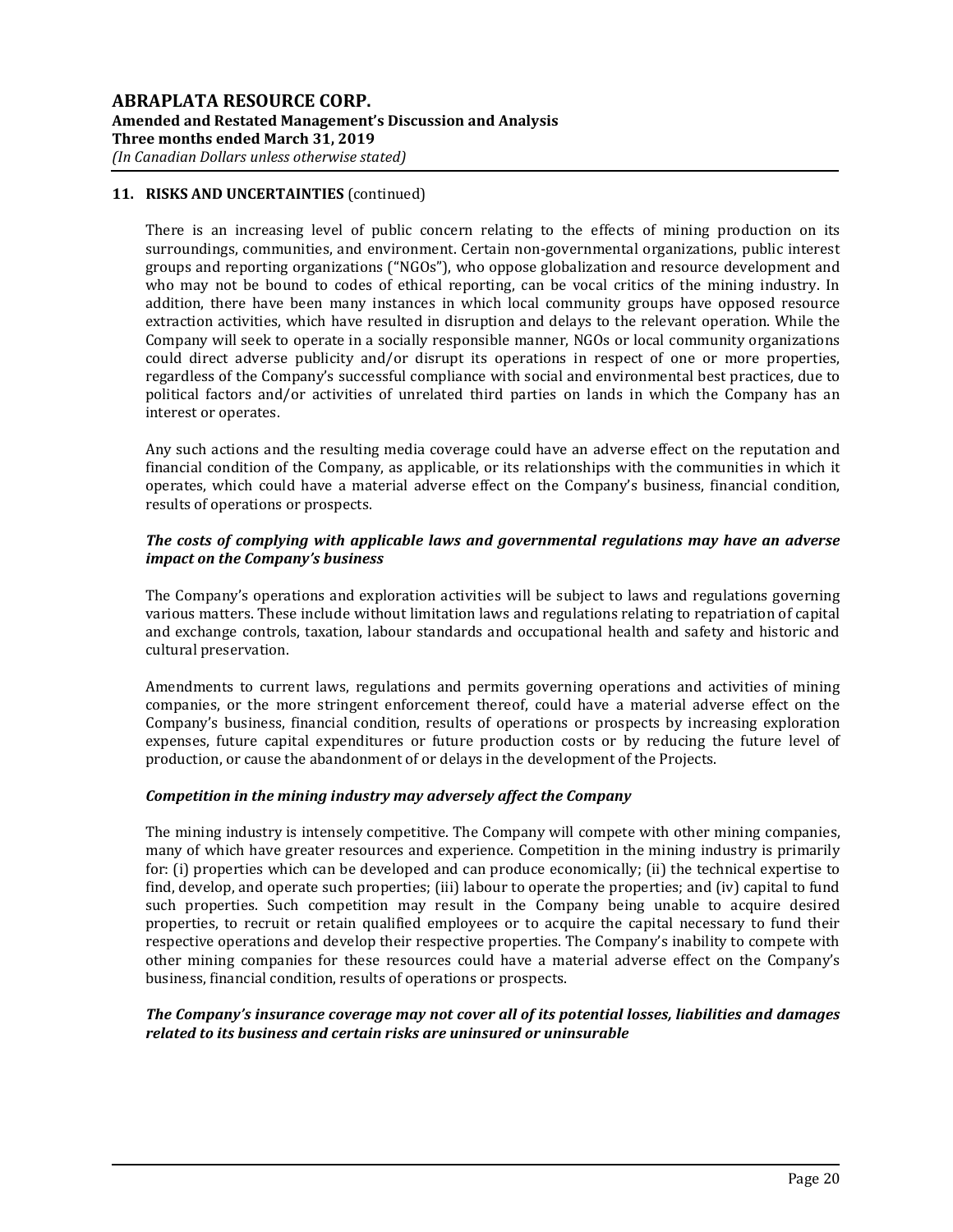The Company's business will be subject to a number of risks and hazards (as further described herein). Although the Company will maintain insurance to protect against certain risks in such amounts as it considers being reasonable, such insurance will likely not cover all the potential risks associated with its activities, including any future mining operations. The Company may also be unable to maintain insurance to cover its risks at economically feasible premiums, or at all. Insurance coverage may not continue to be available or may not be adequate to cover any resulting liability. Moreover, insurance against risks such as environmental pollution or other hazards as a result of exploration or production may not be available to the Company on acceptable or any terms. The Company might also become subject to liability for pollution or other hazards which it is not currently insured against and/or in the future may not insure against because of premium costs or other reasons. Losses from these events may cause the Company to incur significant costs which could have a material adverse effect on the Company's business, financial condition, results of operations or prospects.

## *Mining and mineral exploration is inherently dangerous and subject to factors or events beyond the Company's control*

The Company's business, and any future development or mining operations, will involve various types of risks and hazards typical of companies engaged in the mining industry. These risks will affect the exploration, development and refurbishment activities of the Company, and will affect its business to an even larger extent once commercial mining operations, if any, commence. Such risks include, but are not limited to: (i) industrial accidents; (ii) unusual or unexpected rock formations; (iii) structural cave-ins or slides and pitfall, ground or slope failures and accidental release of water from surface storage facilities; (iv) fire, flooding and earthquakes; (v) rock bursts; (vi) metals losses; (vii) periodic interruptions due to inclement or hazardous weather conditions; (viii) environmental hazards; (ix) discharge of pollutants or hazardous materials; (x) failure of processing and mechanical equipment and other performance problems; (xi) geotechnical risks, including the stability of the underground hanging walls and unusual and unexpected geological conditions;

(xii) unanticipated variations in grade and other geological problems, water, surface or underground conditions; (xiii) labour disputes or slowdowns; (xiv) work force health issues as a result of working conditions; and (xv) force majeure events, or other unfavorable operating conditions.

These risks, conditions and events could result in: (i) damage to, or destruction of, the value of, the Projects or their facilities; (ii) personal injury or death; (iii) environmental damage to the Projects or the properties of others; (iv) delays or prohibitions on mining or the transportation of minerals; (v) monetary losses; and (vi) potential legal liability. Any of the foregoing could have a material adverse effect the Company's business, financial condition, results of operation or prospects.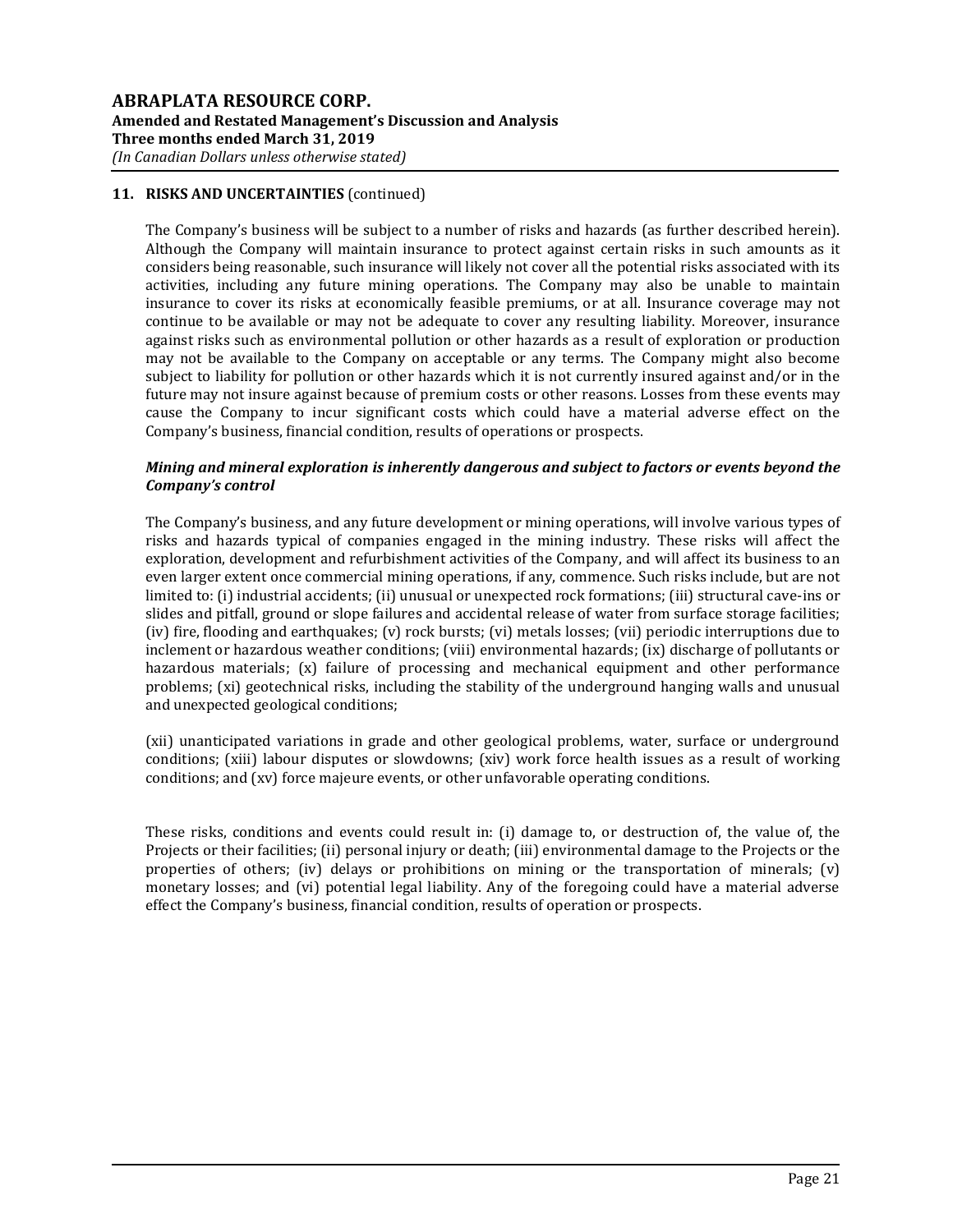## *Directors and officers may be subject to conflicts of interest*

Certain directors and officers of the Company are or may become associated with other mining and/or mineral exploration and development companies which may give rise to conflicts of interest. Directors who have a material interest in any person who is a party to a material contract or a proposed material contract with the company with which they serve are required, subject to certain exceptions, to disclose that interest and generally abstain from voting on any resolution to approve such a contract. In addition, directors and officers are required to act honestly and in good faith with a view to the best interests of their respective company. Some of the directors and officers have either other full-time employment or other business or time restrictions placed on them and accordingly, the Company will not be the only business enterprise of these directors and officers. Further, any failure of the directors or officers of the Company to address these conflicts in an appropriate manner, or to allocate opportunities that they become aware of to the Company, could have a material adverse effect on the Company's business, financial condition, results of operations or prospects.

## **12. CRITICAL ACCOUNTING ESTIMATES AND JUDGMENTS**

The Company's management is required to make judgments in the process of applying the Company's accounting policies in the preparation of its financial statements. In addition, the preparation of the financial statements in accordance with IFRS requires that the Company's management make assumptions and estimates of effects of uncertain future events on the carrying amounts of the

Company's assets and liabilities at the end of the reporting period and the reported amounts of revenues and expenses during the reporting period. Actual results may differ from those estimates as the estimation process is inherently uncertain. Estimates are reviewed on an ongoing basis based on historical experience and other factors that are considered to be relevant under the circumstances.

While management believes the estimates are reasonable, actual results could differ from these estimates and could impact future results of operations and cash flows. Revisions to estimates and the resulting effects on the carrying amounts of the Company's assets and liabilities are accounted for prospectively.

## **(a) Critical Estimates in Applying Accounting Policies**

Significant assumptions about the future and other sources of estimation uncertainty that management has made at the end of the reporting period, that could result in a material adjustment to the carrying amounts of assets and liabilities, in the event that actual results differ from assumptions made, relate to, but are not limited to, the determination of environmental obligations, if any; the recoverability of mineral interests; and the inputs used in the Black-Scholes option pricing model to account for shares issued with trading restrictions.

## **(b) Critical Judgments in Applying Accounting Policies**

## *Critical accounting judgments*

Critical accounting judgments are accounting policies that have been identified as being complex or involving subjective judgments or assessments, which are discussed below.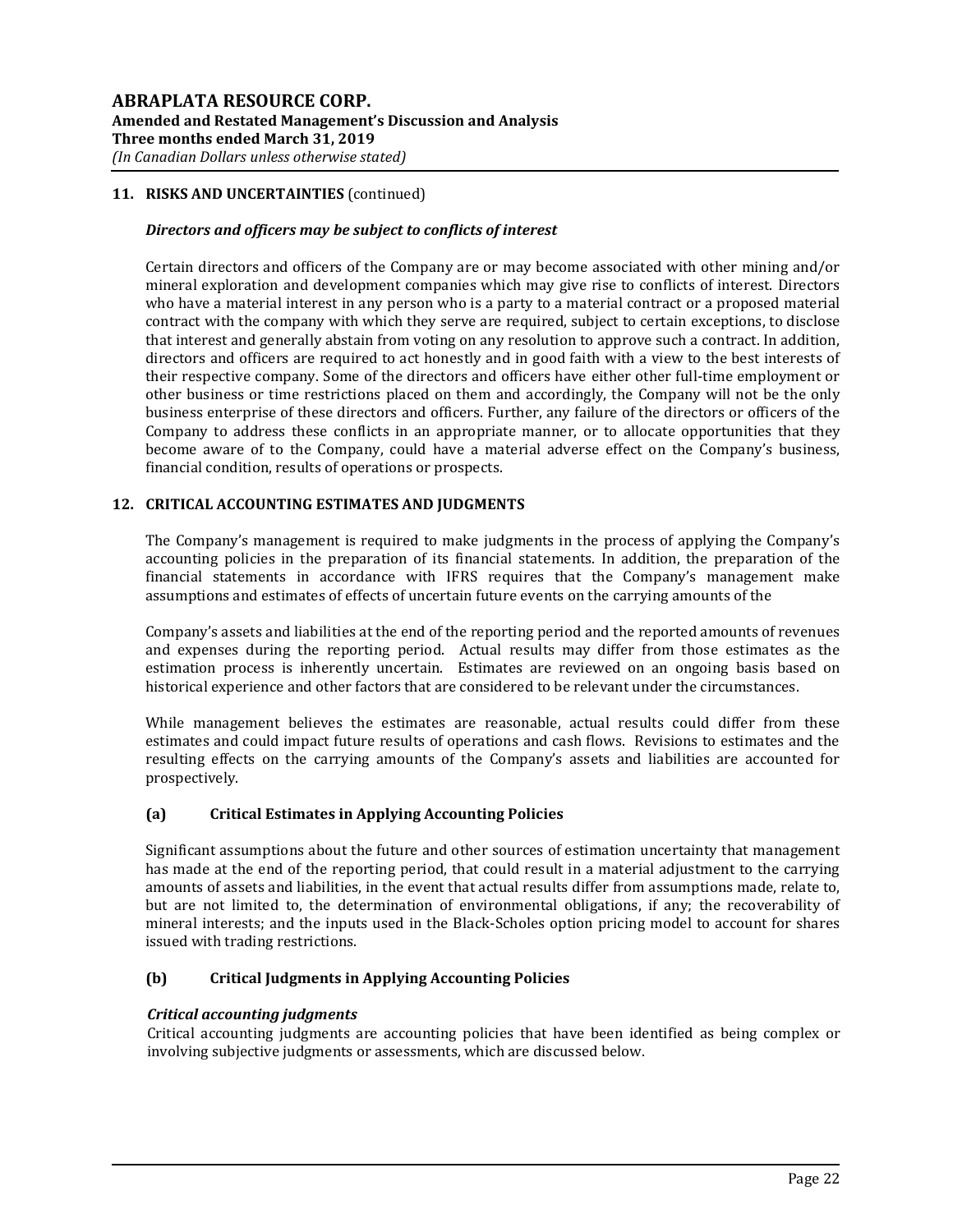# **12. CRITICAL ACCOUNTING ESTIMATES AND JUDGMENTS** (continued)

#### *Acquisitions*

The Company's acquisition of all the outstanding shares of Pacific Rim Mining Corporation Argentina S.A., ABP Global Inc. (BVI) and ABP Diablillos Inc. (BVI) (together, the "SSRM subsidiaries", see note 9(a)) has been determined to be an asset acquisition as the SSRM subsidiaries do not meet the definition of a business under IFRS 3 – Business Combinations. As a result, the acquisition of the SSRM subsidiaries has been accounted for as an asset acquisition, whereby all of the assets acquired and liabilities assumed are assigned a carrying value based on relative fair value.

The Company's acquisition of all the outstanding shares of Minera Cerro Bayo S.A. ("MCB SA", see note 9(a)) has been determined to be an asset acquisition as MCB SA does not meet the definition of a business under IFRS 3 – Business Combinations. As a result, the acquisition of MCB SA has been accounted for as an asset acquisition, whereby all of the assets acquired and liabilities assumed are assigned a carrying value based on relative fair value.

## *Functional currency*

In accordance with IAS 21 "*The Effects of Changes in Foreign Exchange Rates*", management determined that the functional currency of AbraPlata Argentina S.A. (former Meryllion Argentina S.A.), Pacific Rim Mining Corporation Argentina S.A., and Minera Cerro Bayo S.A. is Argentine Peso. The functional currency of ABP Global Inc. (BVI) and ABP Diablillos Inc. (BVI) is the US dollar. The functional currency of AbraPlata Resource corp. and Huayra Minerals Corp. is Canadian dollar.

#### *Impairment of mineral interests*

The application of the Company's accounting policy for exploration and evaluation expenditure and impairment of the capitalized expenditures requires judgment in determining whether it is likely that future economic benefits will flow to the Company, which may be based on assumptions about future events or circumstances. Estimates and assumptions made may change if new information becomes available. If, after expenditure is capitalized, information becomes available suggesting that the recovery of expenditure is unlikely, the amount capitalized is written off in profit or loss in the year the new information becomes available.

## *Going concern risk assessment*

The assessment of the Company's ability to continue as a going concern involves significant judgment. Refer to our discussion in Note 1 of the amended and restated consolidated interim financial statements for the three months ended March 31, 2019.

## *Political instability and hyperinflationary economy*

Political or economic instability, including high inflation rate, or unexpected regulatory change in the countries where the Company's mineral properties are located could adversely affect the business.